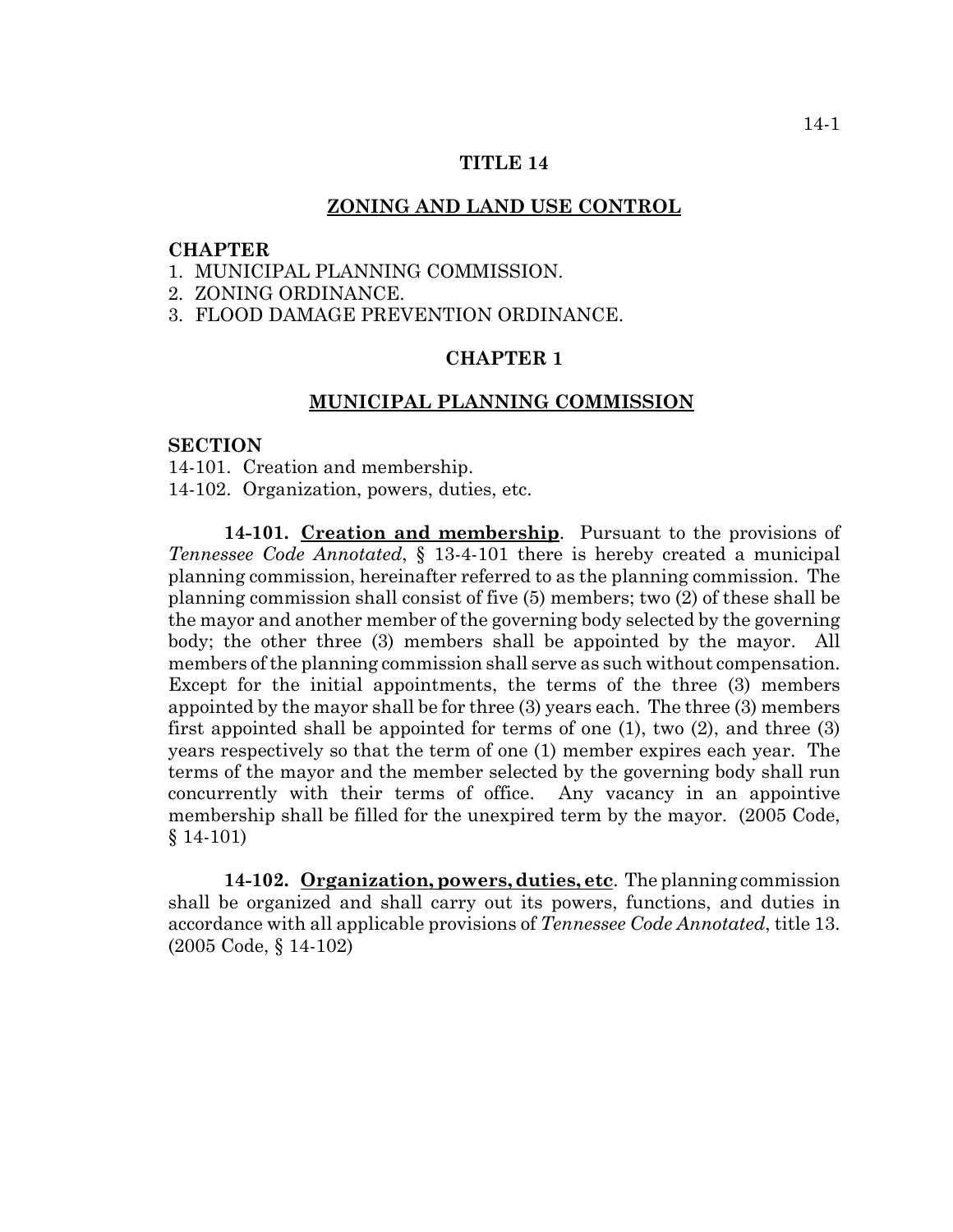## **CHAPTER 2**

# **ZONING ORDINANCE**

# **SECTION**

14-201. Land use to be governed by zoning ordinance.

**14-201. Land use to be governed by zoning ordinance**. Land use within the City of Bradford shall be governed by the "Zoning Ordinance, Bradford, Tennessee," and any amendments thereto.<sup>1</sup> (2005 Code, § 14-201)

<sup>&</sup>lt;sup>1</sup>Ordinance #\_\_\_\_\_, and any amendments thereto, are published as separate documents and are of record in the office of the city recorder.

Amendments to the zoning map are of record in the office of the city recorder.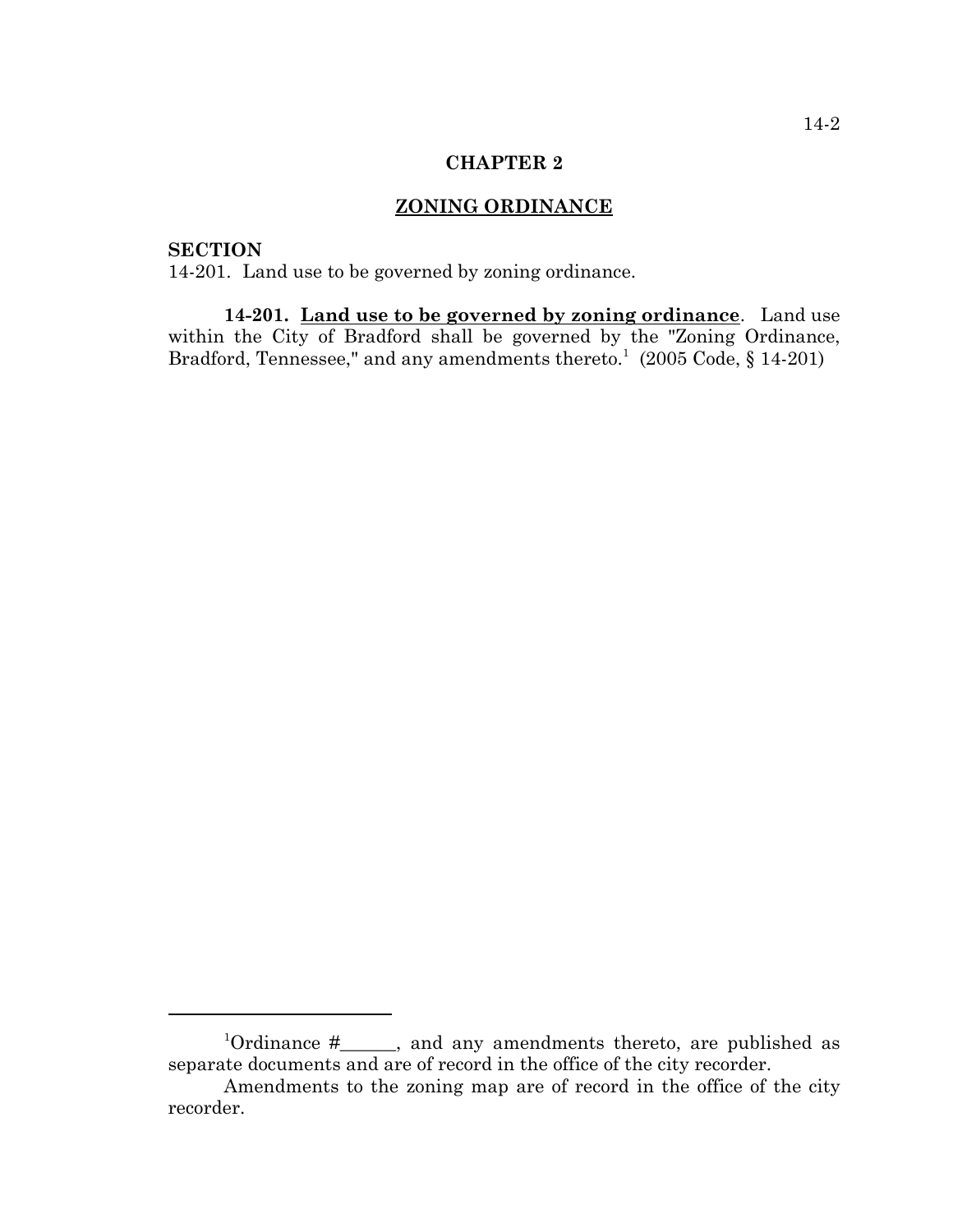## **CHAPTER 3**

# **FLOOD DAMAGE PREVENTION ORDINANCE**

#### **SECTION**

- 14-301. Authorization, findings, and purpose.
- 14-302. Definitions.
- 14-303. General provisions.
- 14-304. Designation of ordinance administrator.
- 14-305. Permit procedures.
- 14-306. Duties and responsibilities of the administrator.
- 14-307. Provisions for flood hazard reduction.
- 14-308. Board of floodplain review.
- 14-309. Conditions for variances.
- 14-310. Violations and penalty.

**14-301. Authorization, findings, and purpose**. (1) Statutory authorization. The legislature of the State of Tennessee has in *Tennessee Code Annotated*, § 6-2-201 (Mayor-Aldermanic Charter) delegated the responsibility to units of local government to adopt regulations designed to promote the public health, safety, and general welfare of its citizenry. Therefore, the City of Bradford, Tennessee, Mayor and its legislative body do ordain as follows.

(2) Findings of fact. (a) The City of Bradford, Tennessee, Mayor and its legislative body wishes to maintain eligibility in the National Flood Insurance Program (NFIP) and in order to do so must meet the NFIP regulations found in 44 CFR chapter 1, section 60.3.

(b) Areas of the City of Bradford, Tennessee are subject to periodic inundation which could result in loss of life and property, health and safety hazards, disruption of commerce and governmental services, extraordinary public expenditures for flood protection and relief, and impairment of the tax base, all of which adversely affect the public health, safety, and general welfare.

(c) Flood losses are caused by the cumulative effect of obstructions in floodplains, causing increases in flood heights and velocities; by uses in flood hazard areas which are vulnerable to floods; or construction which is inadequately elevated, floodproofed, or otherwise unprotected from flood damages.

(3) Statement of purpose. It is the purpose of this chapter to promote the public health, safety, and general welfare and to minimize public and private losses due to flood conditions in specific areas. This chapter is designed to:

(a) Restrict or prohibit uses which are vulnerable to flooding or erosion hazards, or which result in damaging increases in erosion, flood heights, or velocities;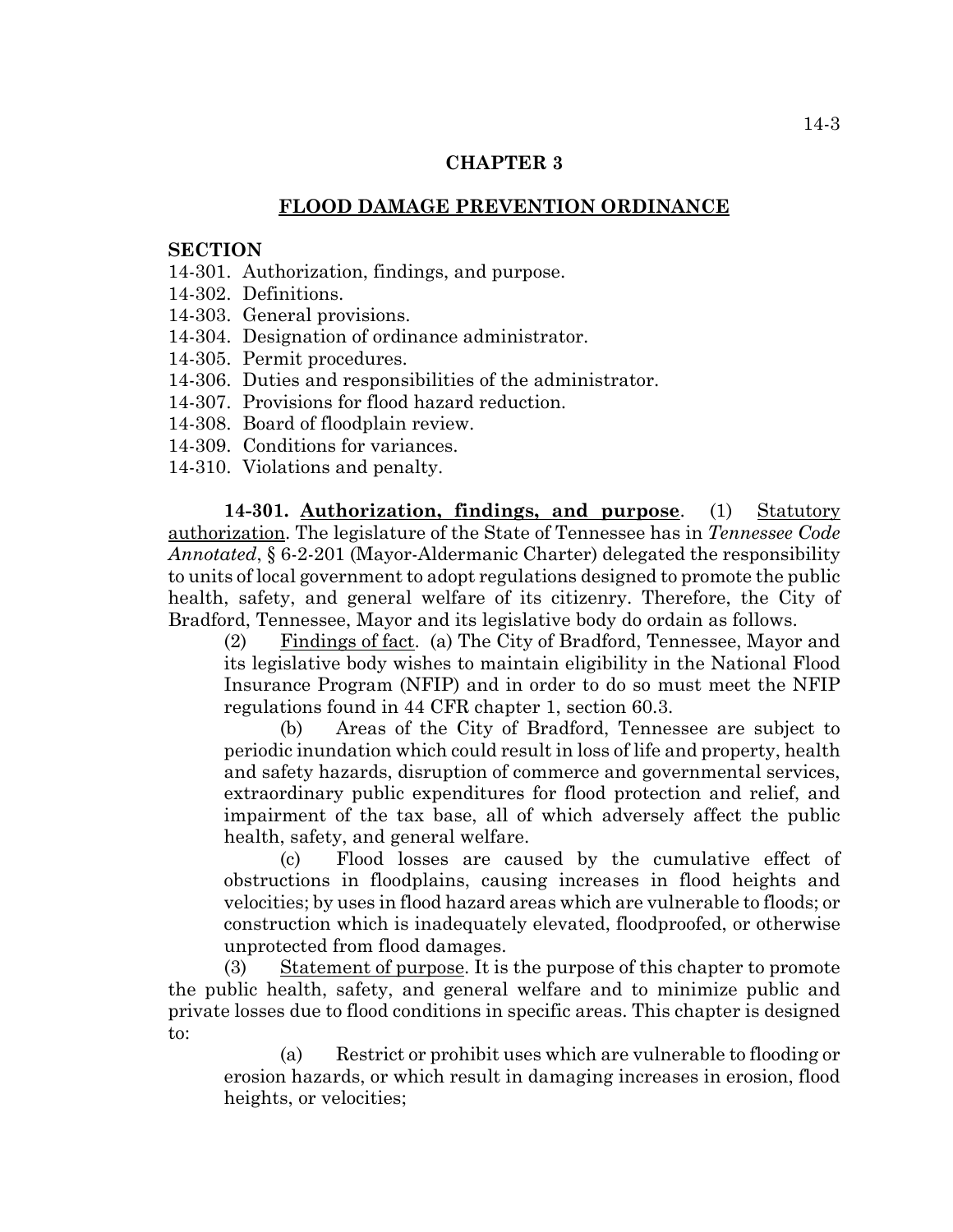(b) Require that uses vulnerable to floods, including community facilities, be protected against flood damage at the time of initial construction;

(c) Control the alteration of natural floodplains, stream channels, and natural protective barriers which are involved in the accommodation of floodwaters;

(d) Control filling, grading, dredging and other development which may increase flood damage or erosion; and

(e) Prevent or regulate the construction of flood barriers which will unnaturally divert flood waters or which may increase flood hazards to other lands.

(4) Objectives. The objectives of this chapter are:

(a) To protect human life, health, safety, and property;

(b) To minimize expenditure of public funds for costly flood control projects;

(c) To minimize the need for rescue and relief efforts associated with flooding and generally undertaken at the expense of the general public;

(d) To minimize prolonged business interruptions;

(e) To minimize damage to public facilities and utilities such as water and gas mains, electric, telephone and sewer lines, streets and bridges located in floodprone areas;

(f) To help maintain a stable tax base by providing for the sound use and development of floodprone areas to minimize blight in flood areas:

(g) To ensure that potential home buyers are notified that property is in a floodprone area; and

(h) To maintain eligibility for participation in the NFIP. (Ord. #542015, Nov. 2015)

**14-302. Definitions**. Unless specifically defined below, words or phrases used in this chapter shall be interpreted as to give them the meaning they have in common usage and to give this chapter its most reasonable application given its stated purpose and objectives.

(1) "Accessory structure" means a subordinate structure to the principal structure on the same lot and, for the purpose of this chapter, shall conform to the following:

(a) Accessory structures shall only be used for parking of vehicles and storage.

(b) Accessory structures shall be designed to have low flood damage potential.

(c) Accessory structures shall be constructed and placed on the building site so as to offer the minimum resistance to the flow of floodwaters.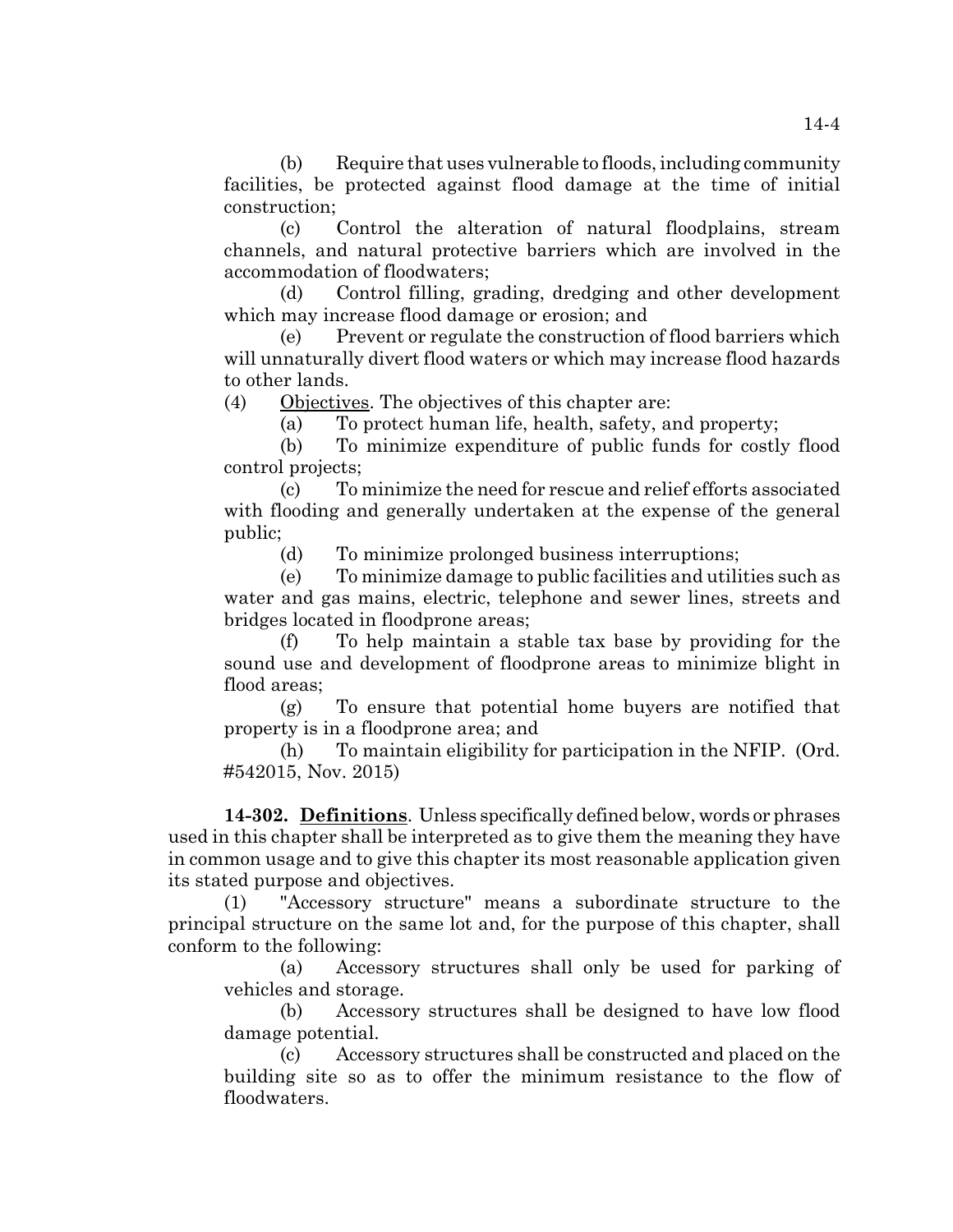(d) Accessory structures shall be firmly anchored to prevent flotation, collapse, and lateral movement, which otherwise may result in damage to other structures.

(e) Utilities and service facilities such as electrical and heating equipment shall be elevated or otherwise protected from intrusion of floodwaters.

(2) "Addition (to an existing building)" means any walled and roofed expansion to the perimeter or height of a building.

(3) "Appeal" means a request for a review of the local enforcement officer's interpretation of any provision of this chapter or a request for a variance.

(4) "Area of shallow flooding" means a designated AO or AH Zone on a community's Flood Insurance Rate Map (FIRM) with one percent (1%) or greater annual chance of flooding to an average depth of one to three feet (1'-3') where a clearly defined channel does not exist, where the path of flooding is unpredictable and indeterminate; and where velocity flow may be evident. Such flooding is characterized by ponding or sheet flow.

(5) "Area of special flood-related erosion hazard" is the land within a community which is most likely to be subject to severe flood-related erosion losses. The area may be designated as Zone E on the Flood Hazard Boundary Map (FHBM). After the detailed evaluation of the special flood-related erosion hazard area in preparation for publication of the FIRM, Zone E may be further refined.

(6) "Area of special flood hazard." See "special flood hazard area."

(7) "Base flood" means the flood having a one percent (1%) chance of being equaled or exceeded in any given year. This term is also referred to as the 100-year flood or the one percent (1%) annual chance flood.

(8) "Basement" means any portion of a building having its floor subgrade (below ground level) on all sides.

(9) "Building." See "structure."

(10) "Development" means any man-made change to improved or unimproved real estate, including, but not limited to, buildings or other structures, mining, dredging, filling, grading, paving, excavating, drilling operations, or storage of equipment or materials.

(11) "Elevated building" means a non-basement building built to have the lowest floor of the lowest enclosed area elevated above the ground level by means of solid foundation perimeter walls with openings sufficient to facilitate the unimpeded movement of floodwater, pilings, columns, piers, or shear walls adequately anchored so as not to impair the structural integrity of the building during a base flood event.

(12) "Emergency flood insurance program" or "emergency program" means the program as implemented on an emergency basis in accordance with section 1336 of the Act. It is intended as a program to provide a first layer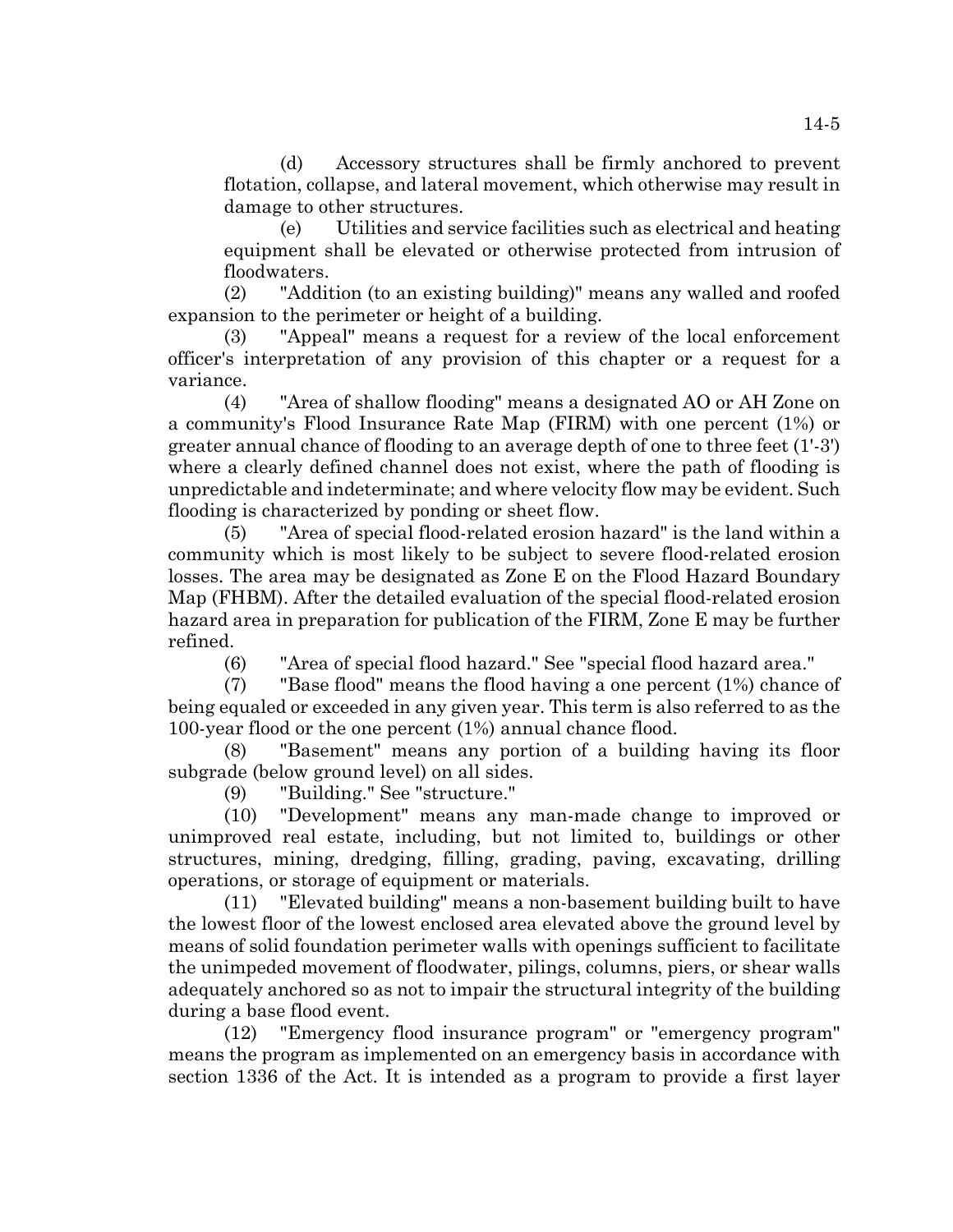amount of insurance on all insurable structures before the effective date of the initial FIRM.

(13) "Erosion" means the process of the gradual wearing away of land masses. This peril is not "per se" covered under the program.

(14) "Exception" means a waiver from the provisions of this chapter which relieves the applicant from the requirements of a rule, regulation, order or other determination made or issued pursuant to this chapter.

(15) "Existing construction" means any structure for which the "start of construction" commenced before the effective date of the initial floodplain management code or ordinance adopted by the community as a basis for that community's participation in the NFIP.

(16) "Existing manufactured home park or subdivision" means a manufactured home park or subdivision for which the construction of facilities for servicing the lots on which the manufactured homes are to be affixed (including, at a minimum, the installation of utilities, the construction of streets, final site grading or the pouring of concrete pads) is completed before the effective date of the first floodplain management code or ordinance adopted by the community as a basis for that community's participation in the NFIP.

(17) "Existing structures." See "existing construction."

(18) "Expansion to an existing manufactured home park or subdivision" means the preparation of additional sites by the construction of facilities for servicing the lots on which the manufactured homes are to be affixed (including the installation of utilities, the construction of streets, and either final site grading or the pouring of concrete pads).

(19) "Flood" or "flooding" means a general and temporary condition of partial or complete inundation of normally dry land areas from:

(a) The overflow of inland or tidal waters; or

(b) The unusual and rapid accumulation or runoff of surface waters from any source.

(20) "Flood elevation determination" means a determination by the Federal Emergency Management Agency (FEMA) of the water surface elevations of the base flood, that is, the flood level that has a one percent (1%) or greater chance of occurrence in any given year.

(21) "Flood elevation study" means an examination, evaluation and determination of flood hazards and, if appropriate, corresponding water surface elevations, or an examination, evaluation and determination of mudslide (i.e., mudflow) or flood-related erosion hazards.

(22) "Flood Hazard Boundary Map (FHBM)" means an official map of a community, issued by FEMA, where the boundaries of areas of special flood hazard have been designated as Zone A.

(23) "Flood Insurance Rate Map (FIRM)" means an official map of a community, issued by FEMA, delineating the areas of special flood hazard or the risk premium zones applicable to the community.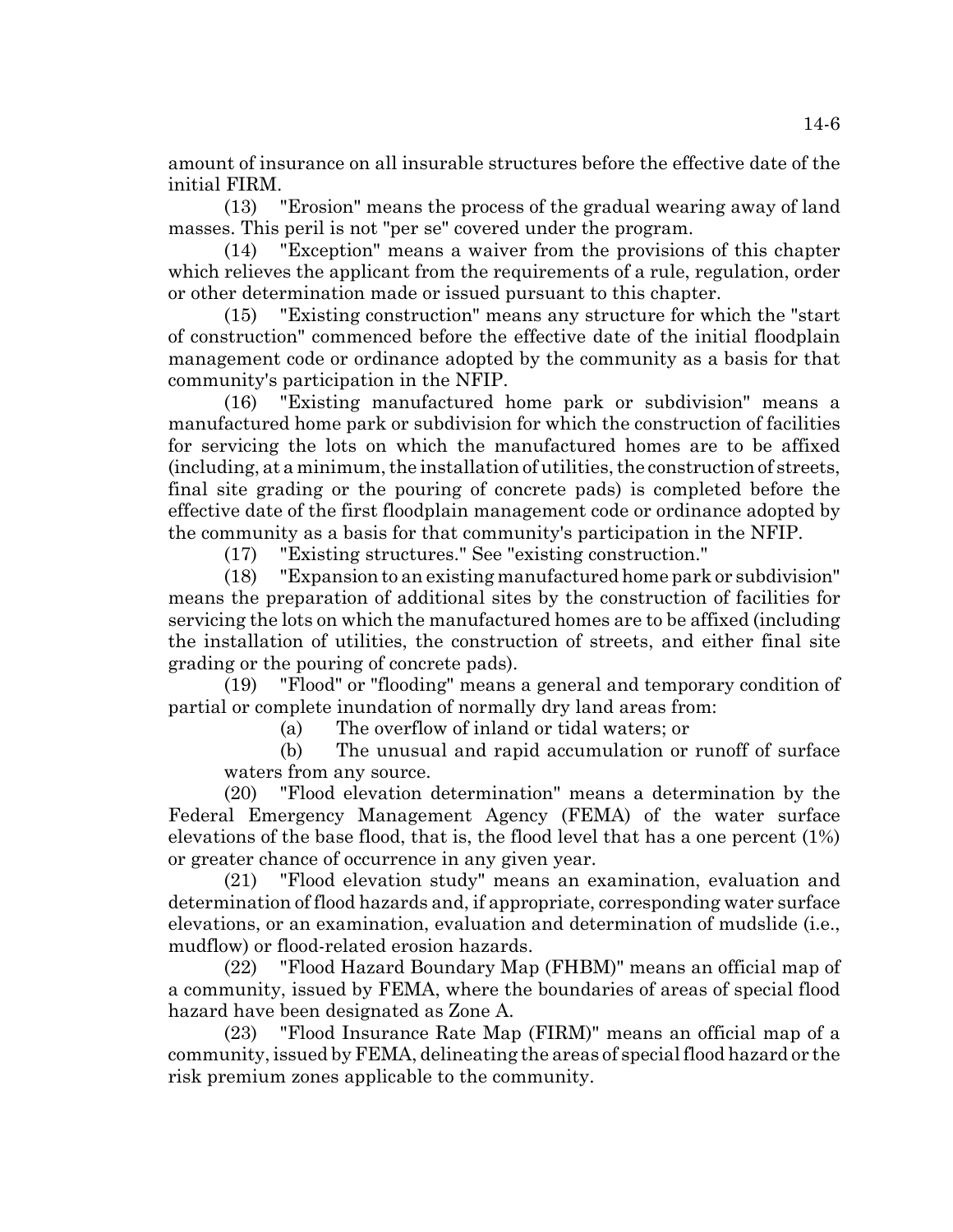(24) "Flood insurance study" is the official report provided by FEMA, evaluating flood hazards and containing flood profiles and water surface elevation of the base flood.

(25) "Floodplain" or "floodprone area" means any land area susceptible to being inundated by water from any source (see definition of "flooding").

(26) "Floodplain management" means the operation of an overall program of corrective and preventive measures for reducing flood damage, including, but not limited to, emergency preparedness plans, flood control works and floodplain management regulations.

(27) "Flood protection system" means those physical structural works for which funds have been authorized, appropriated, and expended and which have been constructed specifically to modify flooding in order to reduce the extent of the area within a community subject to a "special flood hazard" and the extent of the depths of associated flooding. Such a system typically includes hurricane tidal barriers, dams, reservoirs, levees or dikes. These specialized flood modifying works are those constructed in conformance with sound engineering standards.

(28) "Floodproofing" means any combination of structural and nonstructural additions, changes, or adjustments to structures which reduce or eliminate flood damage to real estate or improved real property, water and sanitary facilities and structures and their contents.

(29) "Flood-related erosion" means the collapse or subsidence of land along the shore of a lake or other body of water as a result of undermining caused by waves or currents of water exceeding anticipated cyclical levels or suddenly caused by an unusually high water level in a natural body of water, accompanied by a severe storm, or by an unanticipated force of nature, such as a flash flood, or by some similarly unusual and unforeseeable event which results in flooding.

(30) "Flood-related erosion area" or "flood-related erosion prone area" means a land area adjoining the shore of a lake or other body of water, which due to the composition of the shoreline or bank and high water levels or wind-driven currents is likely to suffer flood-related erosion damage.

(31) "Flood-related erosion area management" means the operation of an overall program of corrective and preventive measures for reducing flood-related erosion damage, including, but not limited to, emergency preparedness plans, flood-related erosion control works and floodplain management regulations.

(32) "Floodway" means the channel of a river or other watercourse and the adjacent land areas that must be reserved in order to discharge the base flood without cumulatively increasing the water surface elevation more than a designated height.

(33) "Freeboard" means a factor of safety usually expressed in feet above a flood level for purposes of floodplain management. "Freeboard" tends to compensate for the many unknown factors that could contribute to flood heights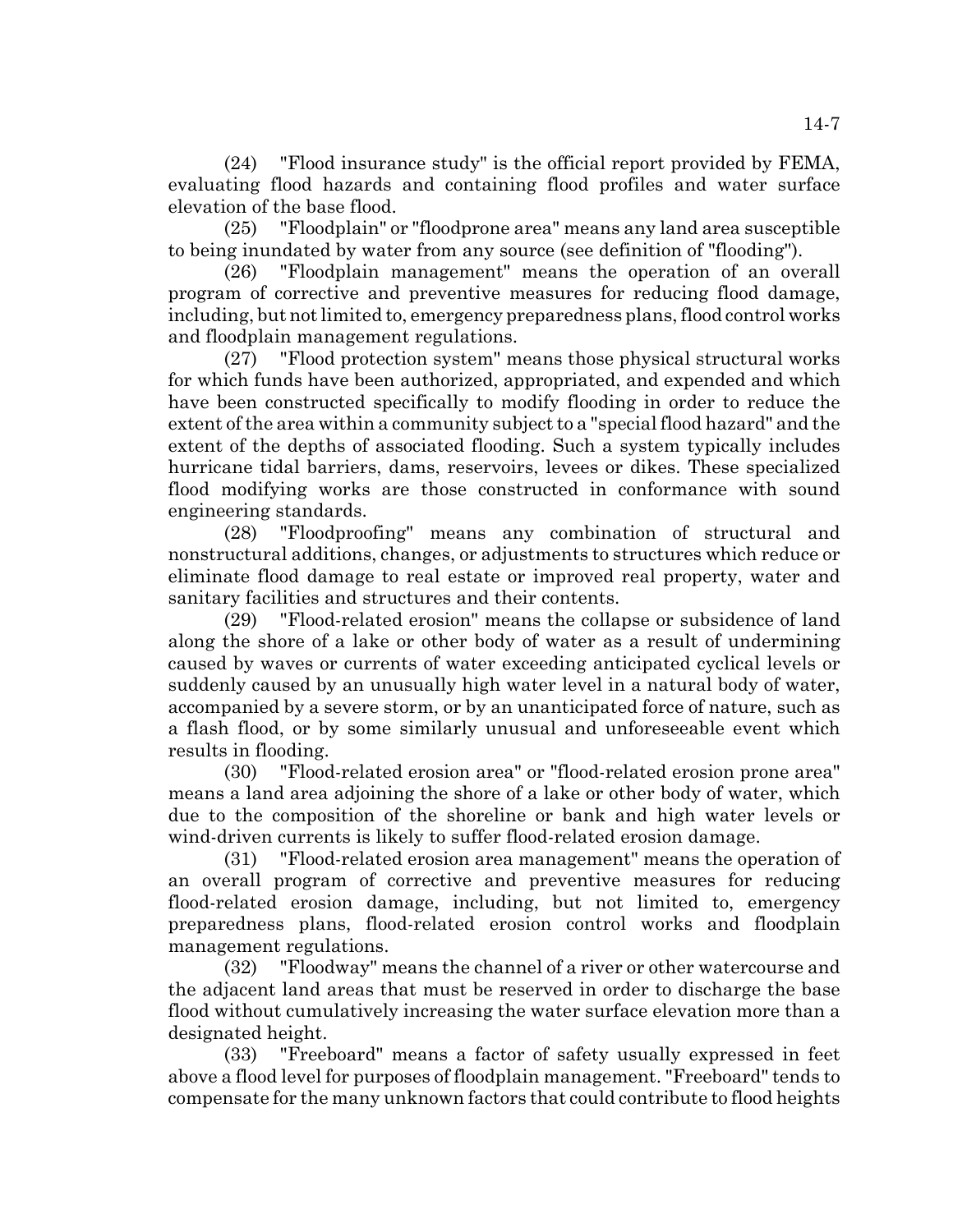greater than the height calculated for a selected size flood and floodway conditions, such as wave action, blockage of bridge or culvert openings, and the hydrological effect of urbanization of the watershed.

(34) "Functionally dependent use" means a use which cannot perform its intended purpose unless it is located or carried out in close proximity to water. The term includes only docking facilities, port facilities that are necessary for the loading and unloading of cargo or passengers, and ship building and ship repair facilities, but does not include long-term storage or related manufacturing facilities.

(35) "Highest adjacent grade" means the highest natural elevation of the ground surface, prior to construction, adjacent to the proposed walls of a structure.

(36) "Historic structure" means any structure that is:

(a) Listed individually in the National Register of Historic Places (a listing maintained by the U.S. Department of Interior) or preliminarily determined by the Secretary of the Interior as meeting the requirements for individual listing on the National Register;

(b) Certified or preliminarily determined by the Secretary of the Interior as contributing to the historical significance of a registered historic district or a district preliminarily determined by the Secretary to qualify as a registered historic district;

(c) Individually listed on the Tennessee inventory of historic places and determined as eligible by states with historic preservation programs which have been approved by the Secretary of the Interior; or

(d) Individually listed on the City of Bradford, Tennessee inventory of historic places and determined as eligible by communities with historic preservation programs that have been certified either:

(i) By the approved Tennessee program as determined by the Secretary of the Interior; or

(ii) Directly by the Secretary of the Interior.

(37) "Levee" means a man-made structure, usually an earthen embankment, designed and constructed in accordance with sound engineering practices to contain, control, or divert the flow of water so as to provide protection from temporary flooding.

(38) "Levee system" means a flood protection system which consists of a levee, or levees, and associated structures, such as closure and drainage devices, which are constructed and operated in accordance with sound engineering practices.

(39) "Lowest floor" means the lowest floor of the lowest enclosed area, including a basement. An unfinished or flood resistant enclosure used solely for parking of vehicles, building access or storage in an area other than a basement area is not considered a building's "lowest floor;" provided, that such enclosure is not built so as to render the structure in violation of the applicable non-elevation design requirements of this chapter.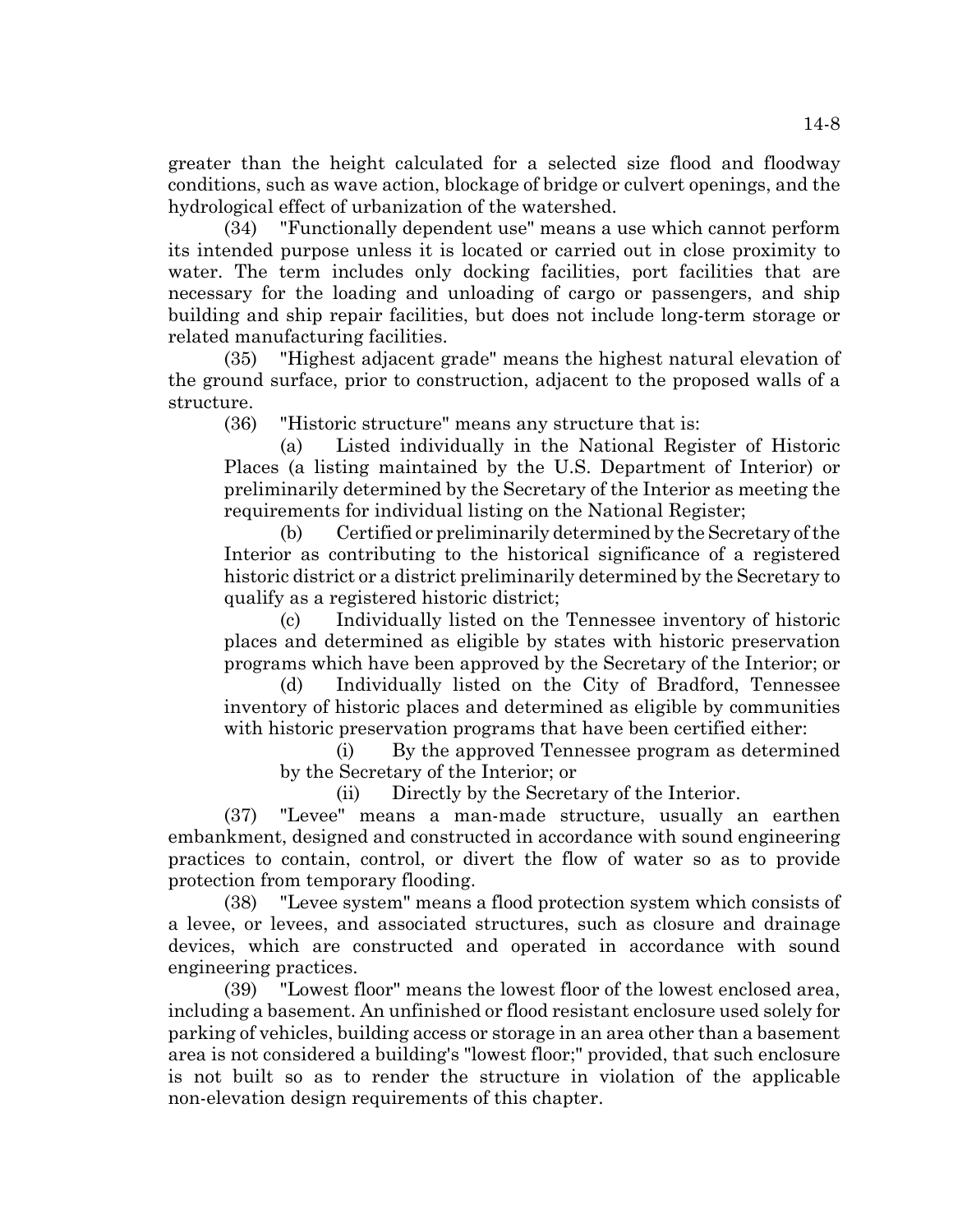(40) "Manufactured home" means a structure, transportable in one (1) or more sections, which is built on a permanent chassis and designed for use with or without a permanent foundation when attached to the required utilities. The term "manufactured home" does not include a "recreational vehicle."

(41) "Manufactured home park or subdivision" means a parcel (or contiguous parcels) of land divided into two (2) or more manufactured home lots for rent or sale.

(42) "Map" means the Flood Hazard Boundary Map (FHBM) or the Flood Insurance Rate Map (FIRM) for a community issued by FEMA.

(43) "Mean sea level" means the average height of the sea for all stages of the tide. It is used as a reference for establishing various elevations within the floodplain. For the purposes of this chapter, the term is synonymous with the National Geodetic Vertical Datum (NGVD) of 1929, the North American Vertical Datum (NAVD) of 1988, or other datum, to which base flood elevations shown on a community's flood insurance rate map are referenced.

(44) "National Geodetic Vertical Datum (NGVD)" means, as corrected in 1929, a vertical control used as a reference for establishing varying elevations within the floodplain.

(45) "New construction" means any structure for which the "start of construction" commenced on or after the effective date of the initial floodplain management ordinance and includes any subsequent improvements to such structure.

(46) "New manufactured home park or subdivision" means a manufactured home park or subdivision for which the construction of facilities for servicing the lots on which the manufactured homes are to be affixed (including at a minimum, the installation of utilities, the construction of streets, and either final site grading or the pouring of concrete pads) is completed on or after the effective date of this chapter or the effective date of the initial floodplain management ordinance and includes any subsequent improvements to such structure.

(47) "North American Vertical Datum (NAVD)" means, as corrected in 1988, a vertical control used as a reference for establishing varying elevations within the floodplain.

(48) "100-year flood." See "base flood."

(49) "Person" includes any individual or group of individuals, corporation, partnership, association, or any other entity, including state and local governments and agencies.

(50) "Reasonably safe from flooding" means base flood waters will not inundate the land or damage structures to be removed from the special flood hazard area and that any subsurface waters related to the base flood will not damage existing or proposed structures.

(51) "Recreational vehicle" means a vehicle which is:

(a) Built on a single chassis;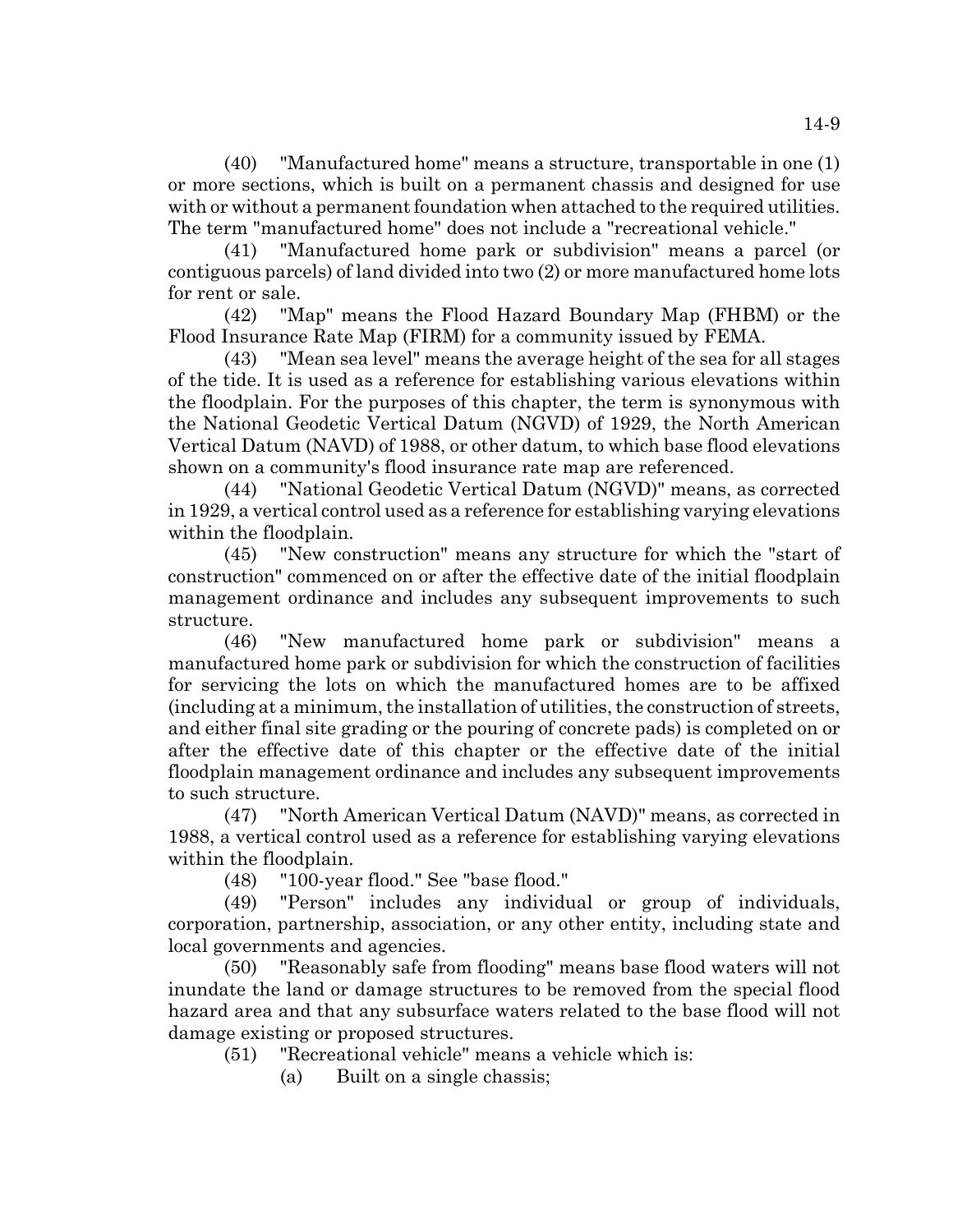(b) Four hundred (400) square feet or less when measured at the largest horizontal projection;

(c) Designed to be self-propelled or permanently towable by a light duty truck; and

(d) Designed primarily not for use as a permanent dwelling but as temporary living quarters for recreational, camping, travel, or seasonal use.

(52) "Regulatory floodway" means the channel of a river or other watercourse and the adjacent land areas that must be reserved in order to discharge the base flood without cumulatively increasing the water surface elevation more than a designated height.

(53) "Riverine" means relating to, formed by, or resembling a river (including tributaries), stream, brook, etc.

(54) "Special flood hazard area" is the land in the floodplain within a community subject to a one percent (1%) or greater chance of flooding in any given year. The area may be designated as Zone A on the FHBM. After detailed ratemaking has been completed in preparation for publication of the FIRM, Zone A usually is refined into Zones A, AO, AH, A1-30, AE, or A99.

(55) "Special hazard area" means an area having special flood, mudslide (i.e., mudflow) and/or flood-related erosion hazards, and shown on an FHBM or FIRM as Zone A, AO, A1-30, AE, A99, or AH.

(56) "Start of construction" includes substantial improvement, and means the date the building permit was issued, provided the actual start of construction, repair, reconstruction, rehabilitation, addition, placement, or other improvement was within one hundred eighty (180) days of the permit date. The actual "start" means either the first placement of permanent construction of a structure (including a manufactured home) on a site, such as the pouring of slabs or footings, the installation of piles, the construction of columns, or any work beyond the stage of excavation; and includes the placement of a manufactured home on a foundation. Permanent construction does not include initial land preparation, such as clearing, grading, and filling; nor does it include the installation of streets and/or walkways; nor does it include excavation for a basement, footings, piers, or foundations or the erection of temporary forms; nor does it include the installation on the property of accessory buildings, such as garages or sheds, not occupied as dwelling units or not part of the main structure. For a substantial improvement, the actual "start of construction" means the first alteration of any wall, ceiling, floor, or other structural part of a building, whether or not that alteration affects the external dimensions of the building.

(57) "State coordinating agency" the Tennessee Department of Economic and Community Development, as designated by the Governor of the State of Tennessee at the request of FEMA to assist in the implementation of the NFIP for the state.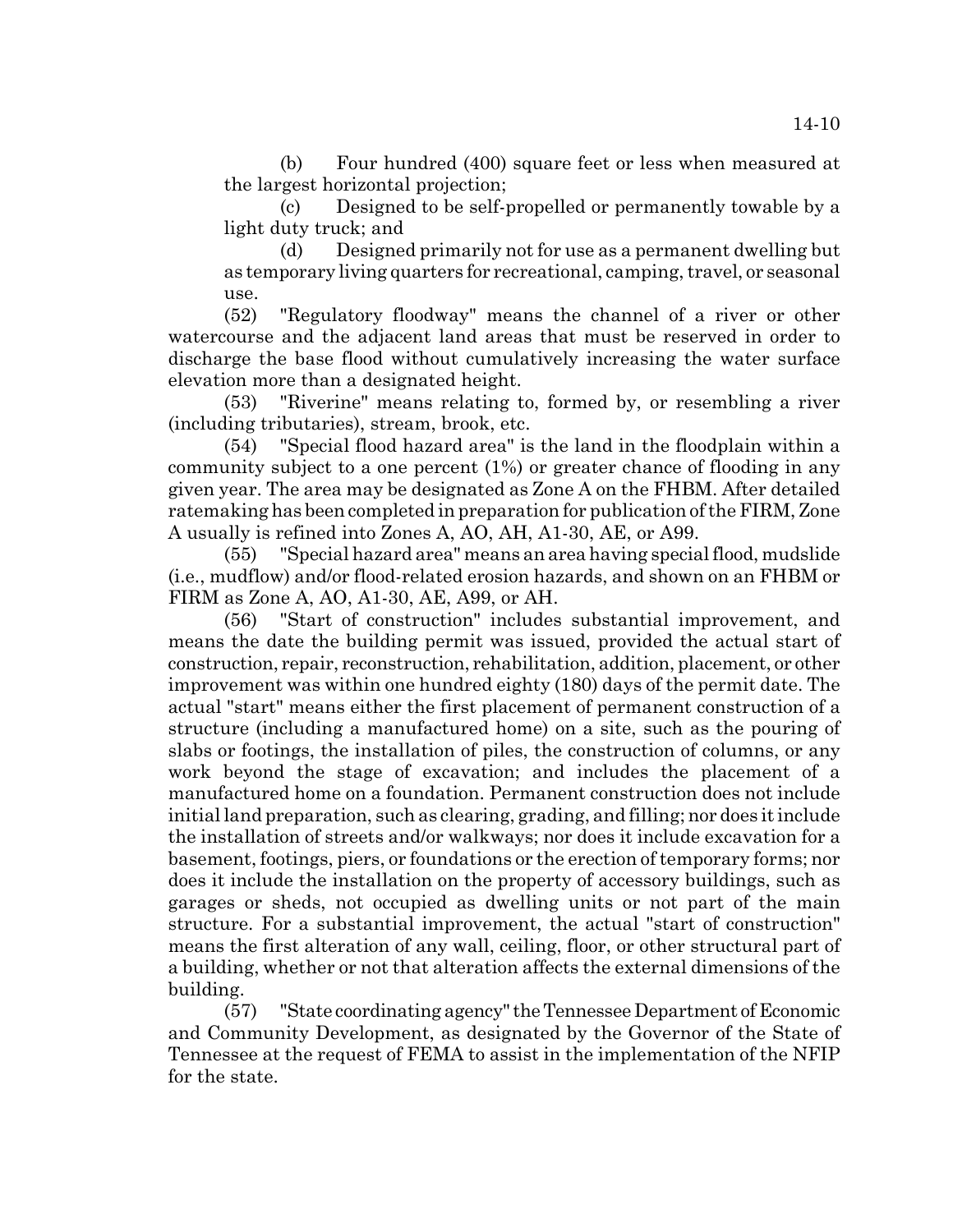(58) "Structure" for purposes of this chapter, means a walled and roofed building, including a gas or liquid storage tank, that is principally above ground, as well as a manufactured home.

(59) "Substantial damage" means damage of any origin sustained by a structure whereby the cost of restoring the structure to its before damaged condition would equal or exceed fifty percent (50%) of the market value of the structure before the damage occurred.

(60) "Substantial improvement" means any reconstruction, rehabilitation, addition, alteration, or other improvement of a structure in which the cost equals or exceeds fifty percent (50%) of the market value of the structure before the "start of construction" of the initial improvement.

(a) This term includes structures which have incurred "substantial damage," regardless of the actual repair work performed.

(b) The market value of the structure should be:

(i) The appraised value of the structure prior to the start of the initial improvement; or

(ii) In the case of substantial damage, the value of the structure prior to the damage occurring.

(c) The term does not, however, include either:

(i) Any project for improvement of a structure to correct existing violations of state or local health, sanitary, or safety code specifications which have been pre-identified by the local code enforcement official and which are the minimum necessary to assure safe living conditions and not solely triggered by an improvement or repair project; or

(ii) Any alteration of a "historic structure," provided that the alteration will not preclude the structure's continued designation as a "historic structure."

(61) "Substantially improved existing manufactured home parks or subdivisions" is where the repair, reconstruction, rehabilitation, or improvement of the streets, utilities, and pads equals or exceeds fifty percent (50%) of the value of the streets, utilities and pads before the repair, reconstruction or improvement commenced.

(62) "Variance" is a grant of relief from the requirements of this chapter.

(63) "Violation" means the failure of a structure or other development to be fully compliant with the community's floodplain management regulations. A structure or other development without the elevation certificate, other certification, or other evidence of compliance required in this chapter is presumed to be in "violation" until such time as that documentation is provided.

(64) "Water surface elevation" means the height, in relation to the National Geodetic Vertical Datum (NGVD) of 1929, the North American Vertical Datum (NAVD) of 1988, or other datum, where specified, of floods of various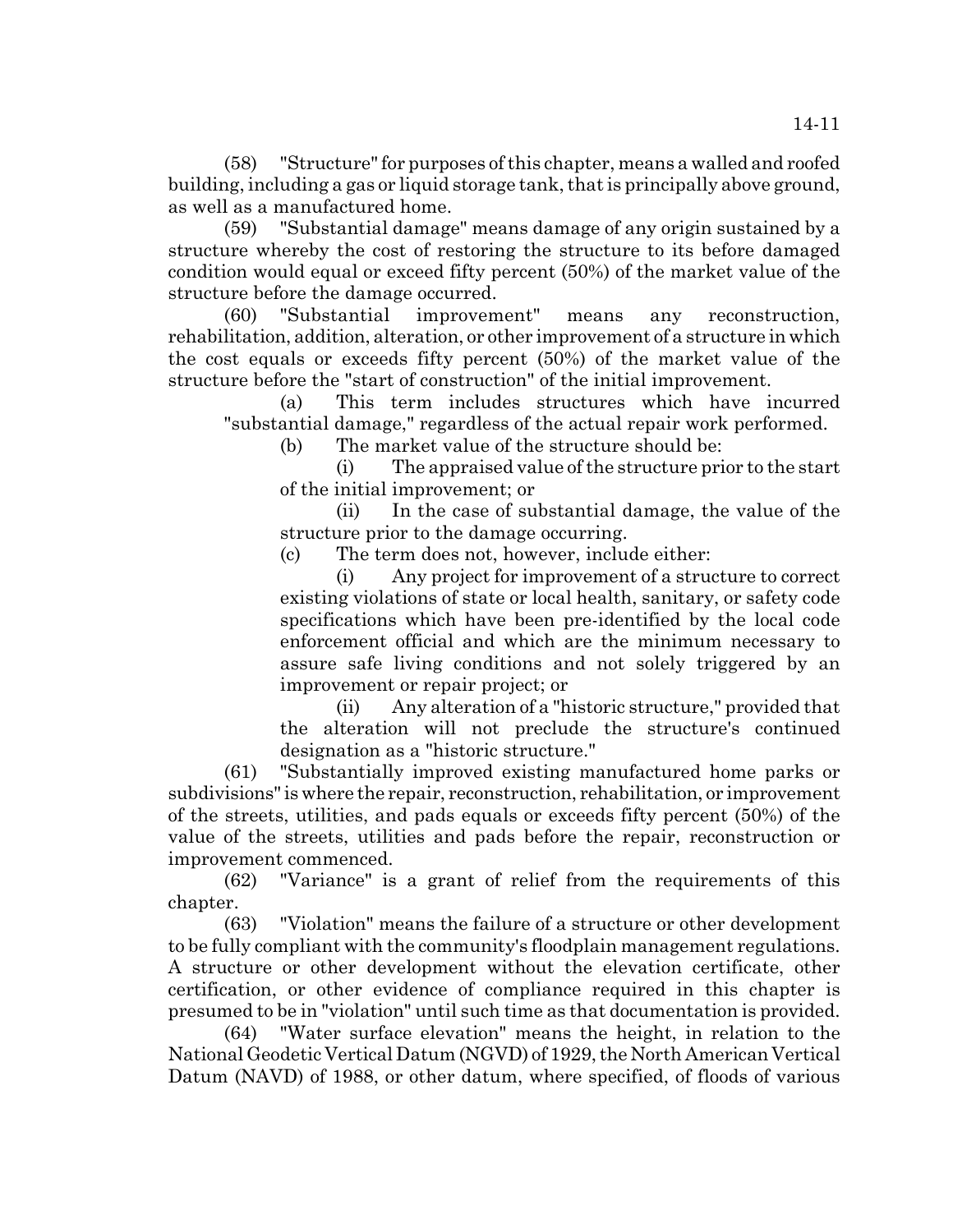magnitudes and frequencies in the floodplains of riverine areas. (Ord. #542015, Nov. 2015)

**14-303. General provisions**. (1) Application. This chapter shall apply to all areas within the incorporated area of the City of Bradford, Tennessee.

(2) Basis for establishing the areas of special flood hazard. The areas of special flood hazard identified on the City of Bradford, Tennessee, as identified by FEMA, and in its Flood Insurance Study (FIS) dated and Flood Insurance Rate Map (FIRM), Community Panel Number(s) 47053CV000A, dated November 5, 2008, along with all supporting technical data, are adopted by reference and declared to be a part of this chapter.

(3) Requirement for development permit. A development permit shall be required in conformity with this chapter prior to the commencement of any development activities.

(4) Compliance. No land, structure or use shall hereafter be located, extended, converted, or structurally altered without full compliance with the terms of this chapter and other applicable regulations.

(5) Abrogation and greater restrictions. This chapter is not intended to repeal, abrogate, or impair any existing easements, covenants, or deed restrictions; however, where this chapter conflicts or overlaps with another regulatory instrument, whichever imposes the more stringent restrictions shall prevail.

(6) Interpretation. In the interpretation and application of this chapter, all provisions shall be:

(a) Considered as minimum requirements;

(b) Liberally construed in favor of the governing body; and

(c) Deemed neither to limit nor repeal any other powers granted under Tennessee statutes.

(7) Warning and disclaimer of liability. The degree of flood protection required by this chapter is considered reasonable for regulatory purposes and is based on scientific and engineering considerations. Larger floods can and will occur on rare occasions. Flood heights may be increased by man-made or natural causes. This chapter does not imply that land outside the areas of special flood hazard or uses permitted within such areas will be free from flooding or flood damages. This chapter shall not create liability on the part of the City of Bradford, Tennessee or by any officer or employee thereof for any flood damages that result from reliance on this chapter or any administrative decision lawfully made hereunder. (Ord. #542015, Nov. 2015)

**14-304. Designation of ordinance administrator**. The public works director is hereby appointed as the administrator to implement the provisions of this chapter. (Ord. #542015, Nov. 2015)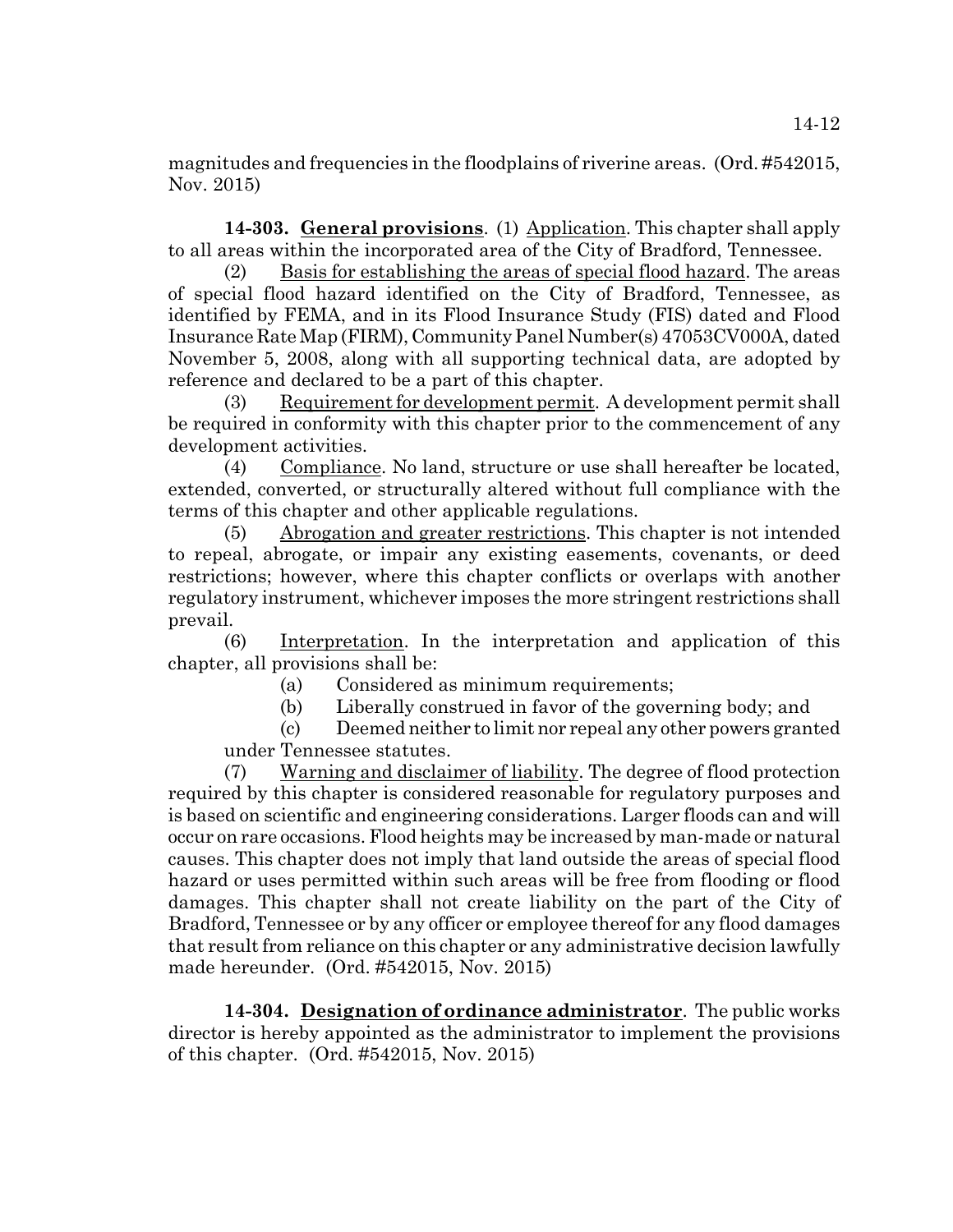**14-305. Permit procedures**. Application for a development permit shall be made to the administrator on forms furnished by the community prior to any development activities. The development permit may include, but is not limited to the following: plans in duplicate drawn to scale and showing the nature, location, dimensions, and elevations of the area in question; existing or proposed structures, earthen fill placement, storage of materials or equipment, and drainage facilities. Specifically, the following information is required:

(1) Application stage. (a) Elevation in relation to mean sea level of the proposed lowest floor, including basement, of all buildings where base flood elevations are available, or to certain height above the highest adjacent grade when applicable under this chapter.

(b) Elevation in relation to mean sea level to which any non-residential building will be floodproofed where base flood elevations are available, or to certain height above the highest adjacent grade when applicable under this chapter.

(c) A FEMA floodproofing certificate from a Tennessee registered professional engineer or architect that the proposed non-residential floodproofed building will meet the floodproofing criteria in § 14-307(1) and (2).

(d) Description of the extent to which any watercourse will be altered or relocated as a result of proposed development.

(2) Construction stage. (a) Within AE Zones, where base flood elevation data is available, any lowest floor certification made relative to mean sea level shall be prepared by, or under the direct supervision of, a Tennessee registered land surveyor and certified by same. The administrator shall record the elevation of the lowest floor on the development permit. When floodproofing is utilized for a non-residential building, said certification shall be prepared by, or under the direct supervision of, a Tennessee registered professional engineer or architect and certified by same.

(b) Within approximate A Zones, where base flood elevation data is not available, the elevation of the lowest floor shall be determined as the measurement of the lowest floor of the building relative to the highest adjacent grade. The administrator shall record the elevation of the lowest floor on the development permit. When floodproofing is utilized for a non-residential building, said certification shall be prepared by, or under the direct supervision of, a Tennessee registered professional engineer or architect and certified by same.

(c) For all new construction and substantial improvements, the permit holder shall provide to the administrator an as-built certification of the lowest floor elevation or floodproofing level upon the completion of the lowest floor or floodproofing.

(d) Any work undertaken prior to submission of the certification shall be at the permit holder's risk. The administrator shall review the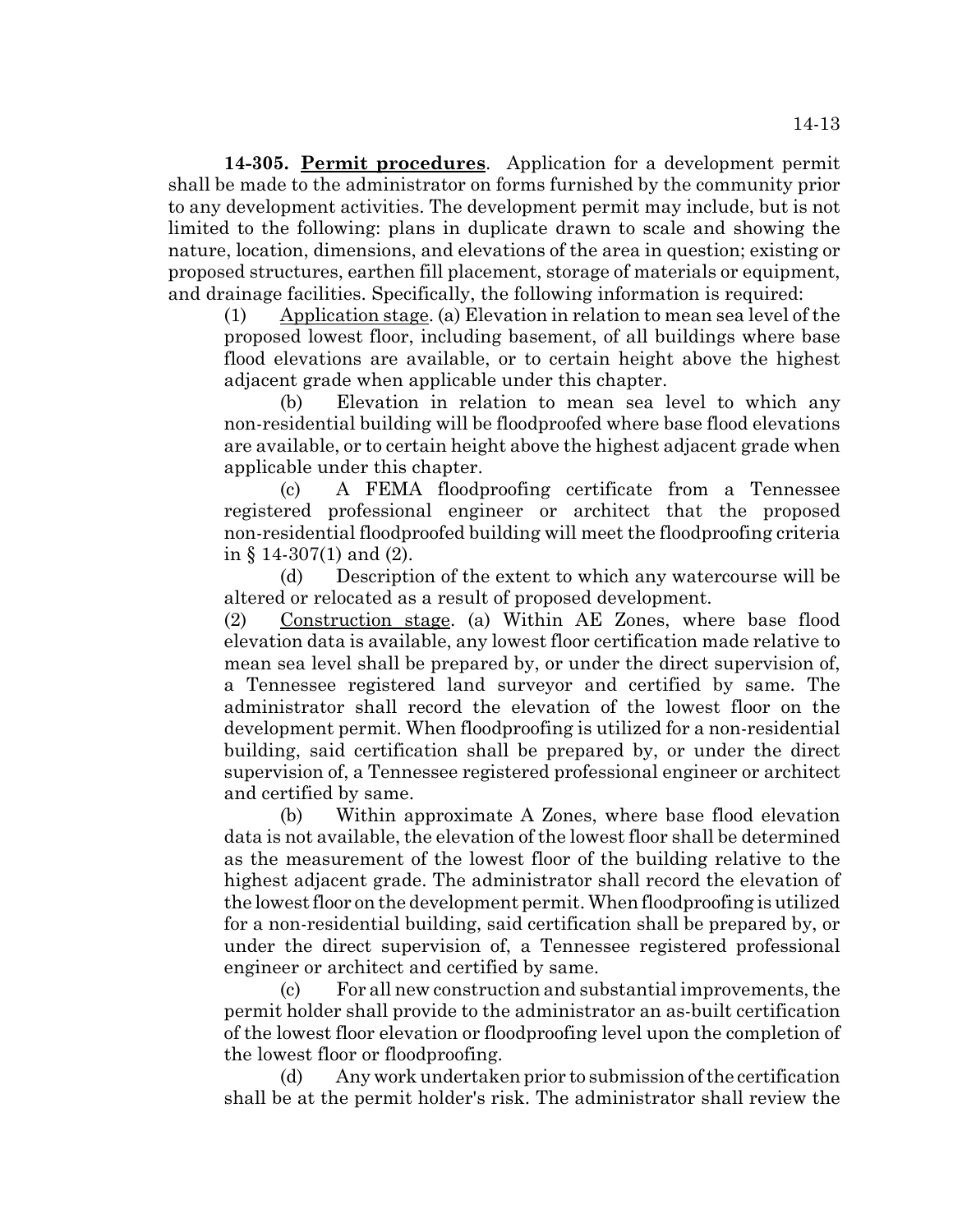above-referenced certification data. Deficiencies detected by such review shall be corrected by the permit holder immediately and prior to further work being allowed to proceed. Failure to submit the certification or failure to make said corrections required hereby, shall be cause to issue a stop-work order for the project. (Ord. #542015, Nov. 2015)

**14-306. Duties and responsibilities of the administrator**. Duties of the administrator shall include, but not be limited to, the following:

(1) Review all development permits to assure that the permit requirements of this chapter have been satisfied, and that proposed building sites will be reasonably safe from flooding;

(2) Review proposed development to assure that all necessary permits have been received from those governmental agencies from which approval is required by federal or state law, including section 404 of the Federal Water Pollution Control Act Amendments of 1972, 33 U.S.C. 1344;

(3) Notify adjacent communities and the Tennessee Department of Economic and Community Development, Local Planning Assistance Office, prior to any alteration or relocation of a watercourse and submit evidence of such notification to FEMA;

(4) For any altered or relocated watercourse, submit engineering data/analysis within six (6) months to FEMA to ensure accuracy of community FIRMs through the letter of map revision process;

(5) Assure that the flood carrying capacity within an altered or relocated portion of any watercourse is maintained;

(6) Record the elevation, in relation to mean sea level or the highest adjacent grade, where applicable, of the lowest floor (including basement) of all new and substantially improved buildings, in accordance with § 14-305;

(7) Record the actual elevation, in relation to mean sea level or the highest adjacent grade, where applicable to which the new and substantially improved buildings have been floodproofed, in accordance with § 14-305;

(8) When floodproofing is utilized for a nonresidential structure, obtain certification of design criteria from a Tennessee registered professional engineer or architect, in accordance with § 14-305;

(9) Where interpretation is needed as to the exact location of boundaries of the areas of special flood hazard (for example, where there appears to be a conflict between a mapped boundary and actual field conditions), make the necessary interpretation. Any person contesting the location of the boundary shall be given a reasonable opportunity to appeal the interpretation as provided in this chapter;

(10) When base flood elevation data and floodway data have not been provided by FEMA, obtain, review, and reasonably utilize any base flood elevation and floodway data available from a federal, state, or other sources, including data developed as a result of these regulations, as criteria for requiring that new construction, substantial improvements, or other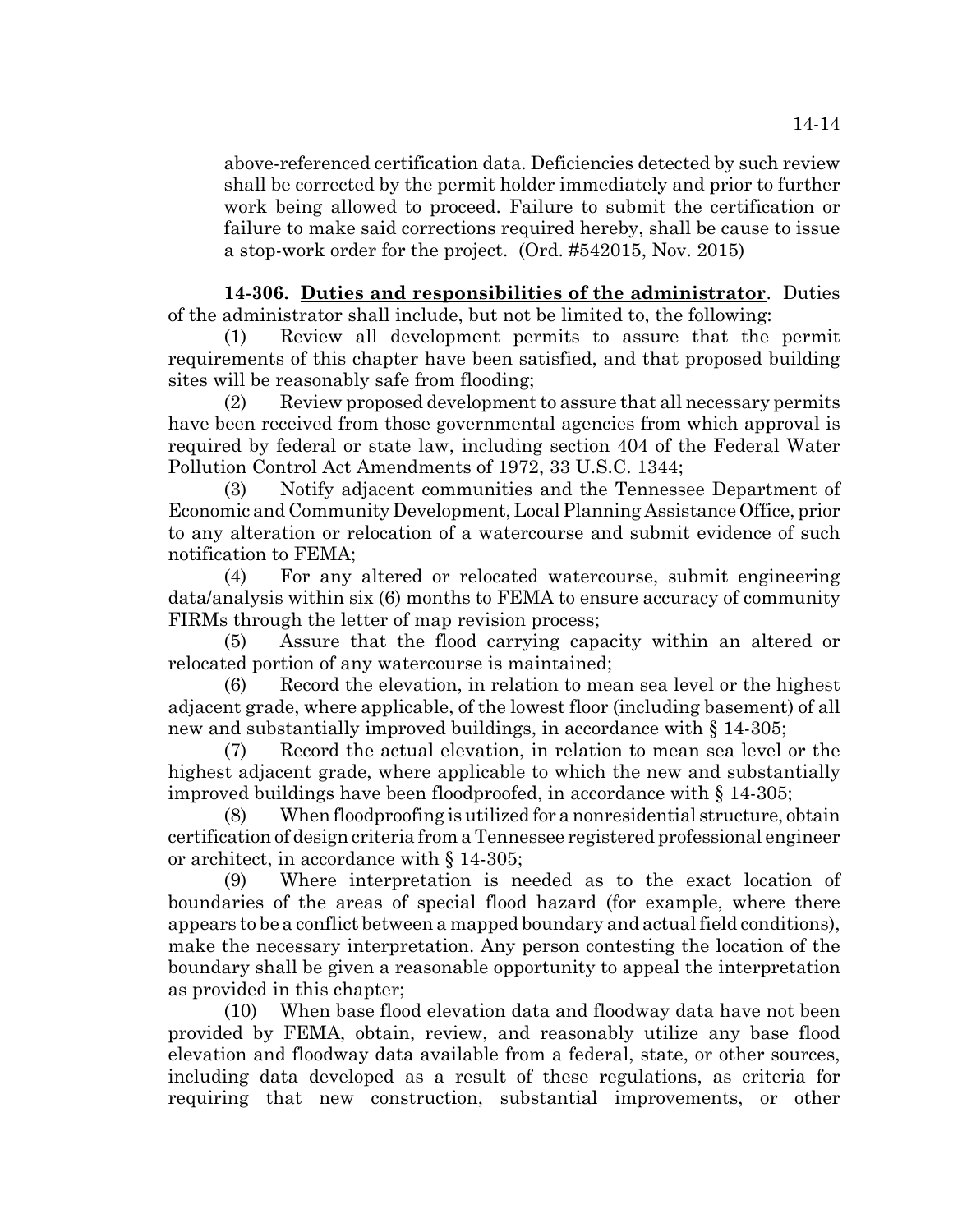development in Zone A on the City of Bradford, Tennessee FIRM meet the requirements of this chapter; and

(11) Maintain all records pertaining to the provisions of this chapter in the office of the administrator and shall be open for public inspection. Permits issued under the provisions of this chapter shall be maintained in a separate file or marked for expedited retrieval within combined files. (Ord. #542015, Nov. 2015, modified)

**14-307. Provisions for flood hazard reduction**. (1) General standards. In all areas of special flood hazard, the following provisions are required:

(a) New construction and substantial improvements shall be anchored to prevent flotation, collapse, and lateral movement of the structure.

(b) Manufactured homes shall be installed using methods and practices that minimize flood damage. They must be elevated and anchored to prevent flotation, collapse, and lateral movement. Methods of anchoring may include, but are not limited to, use of over-the-top or frame ties to ground anchors. This requirement is in addition to applicable State of Tennessee and local anchoring requirements for resisting wind forces.

(c) New construction and substantial improvements shall be constructed with materials and utility equipment resistant to flood damage.

(d) New construction and substantial improvements shall be constructed by methods and practices that minimize flood damage.

(e) All electrical, heating, ventilation, plumbing, air conditioning equipment, and other service facilities shall be designed and/or located so as to prevent water from entering or accumulating within the components during conditions of flooding.

New and replacement water supply systems shall be designed to minimize or eliminate infiltration of flood waters into the system.

(g) New and replacement sanitary sewage systems shall be designed to minimize or eliminate infiltration of flood waters into the systems and discharges from the systems into flood waters.

(h) On-site waste disposal systems shall be located and constructed to avoid impairment to them or contamination from them during flooding.

(i) Any alteration, repair, reconstruction, or improvements to a building that is in compliance with the provisions of this chapter, shall meet the requirements of "new construction" as contained in this chapter.

(j) Any alteration, repair, reconstruction, or improvements to a building that is not in compliance with the provision of this chapter,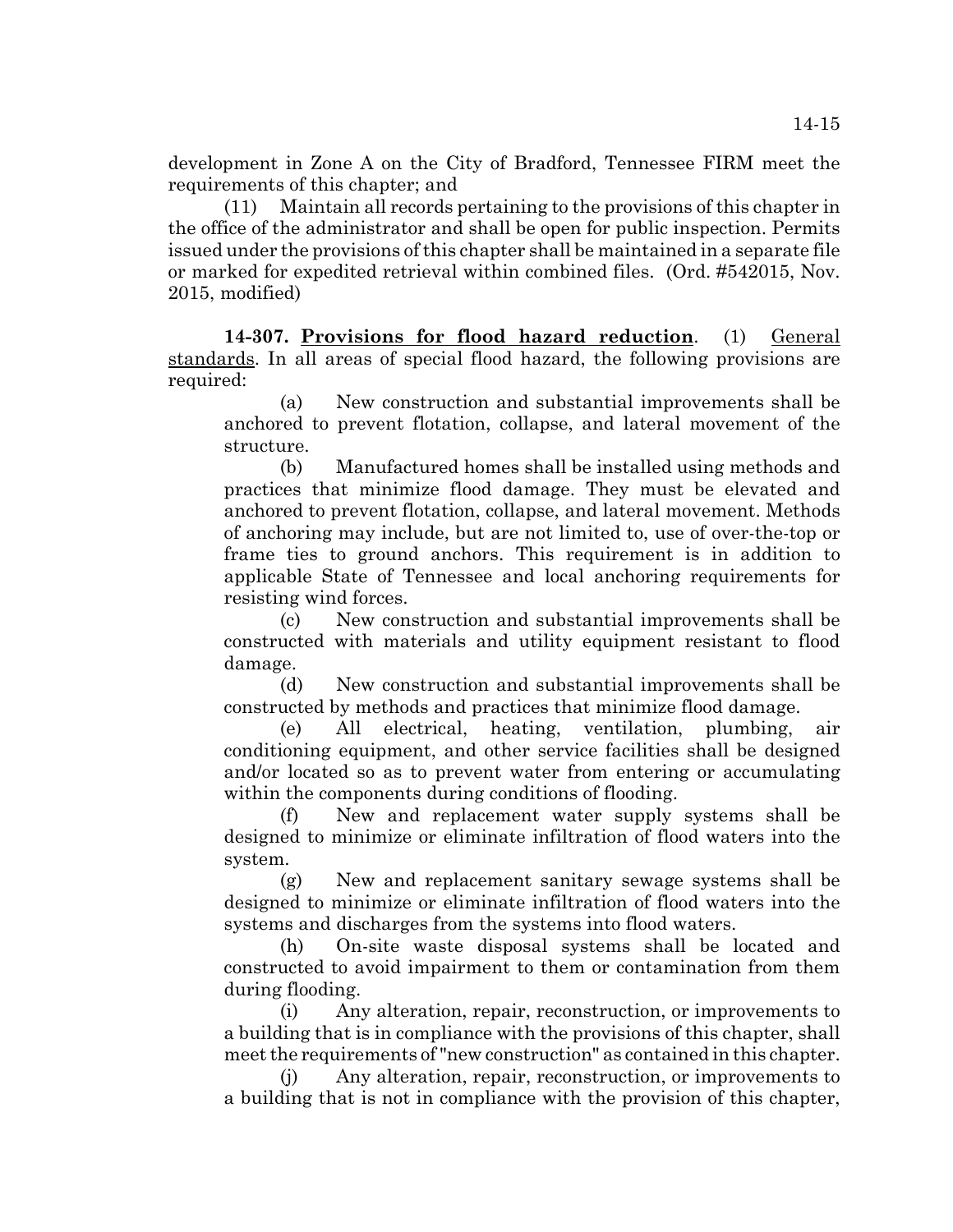shall be undertaken only if said non-conformity is not further extended or replaced.

(k) All new construction and substantial improvement proposals shall provide copies of all necessary federal and state permits, including section 404 of the Federal Water Pollution Control Act amendments of 1972, 33 U.S.C. 1344.

(l) All subdivision proposals and other proposed new development proposals shall meet the standards of subsection (2) below.

(m) When proposed new construction and substantial improvements are partially located in an area of special flood hazard, the entire structure shall meet the standards for new construction.

(n) When proposed new construction and substantial improvements are located in multiple flood hazard risk zones or in a flood hazard risk zone with multiple base flood elevations, the entire structure shall meet the standards for the most hazardous flood hazard risk zone and the highest base flood elevation.

(2) Specific standards. In all areas of special flood hazard, the following provisions, in addition to those set forth in subsection (1) above, are required:

(a) Residential structures. In AE Zones where base flood elevation data is available, new construction and substantial improvement of any residential building (or manufactured home) shall have the lowest floor, including basement, elevated to no lower than one foot (1') above the base flood elevation. Should solid foundation perimeter walls be used to elevate a structure, openings sufficient to facilitate equalization of flood hydrostatic forces on both sides of exterior walls shall be provided in accordance with the standards of this section: "Enclosures."

Within approximate A Zones where base flood elevations have not been established and where alternative data is not available, the administrator shall require the lowest floor of a building to be elevated to a level of at least three feet (3') above the highest adjacent grade (as defined in § 14-302). Should solid foundation perimeter walls be used to elevate a structure, openings sufficient to facilitate equalization of flood hydrostatic forces on both sides of exterior walls shall be provided in accordance with the standards of this section: "Enclosures."

(b) Non-residential structures. In AE Zones, where base flood elevation data is available, new construction and substantial improvement of any commercial, industrial, or non-residential building, shall have the lowest floor, including basement, elevated or floodproofed to no lower than one foot (1') above the level of the base flood elevation. Should solid foundation perimeter walls be used to elevate a structure, openings sufficient to facilitate equalization of flood hydrostatic forces on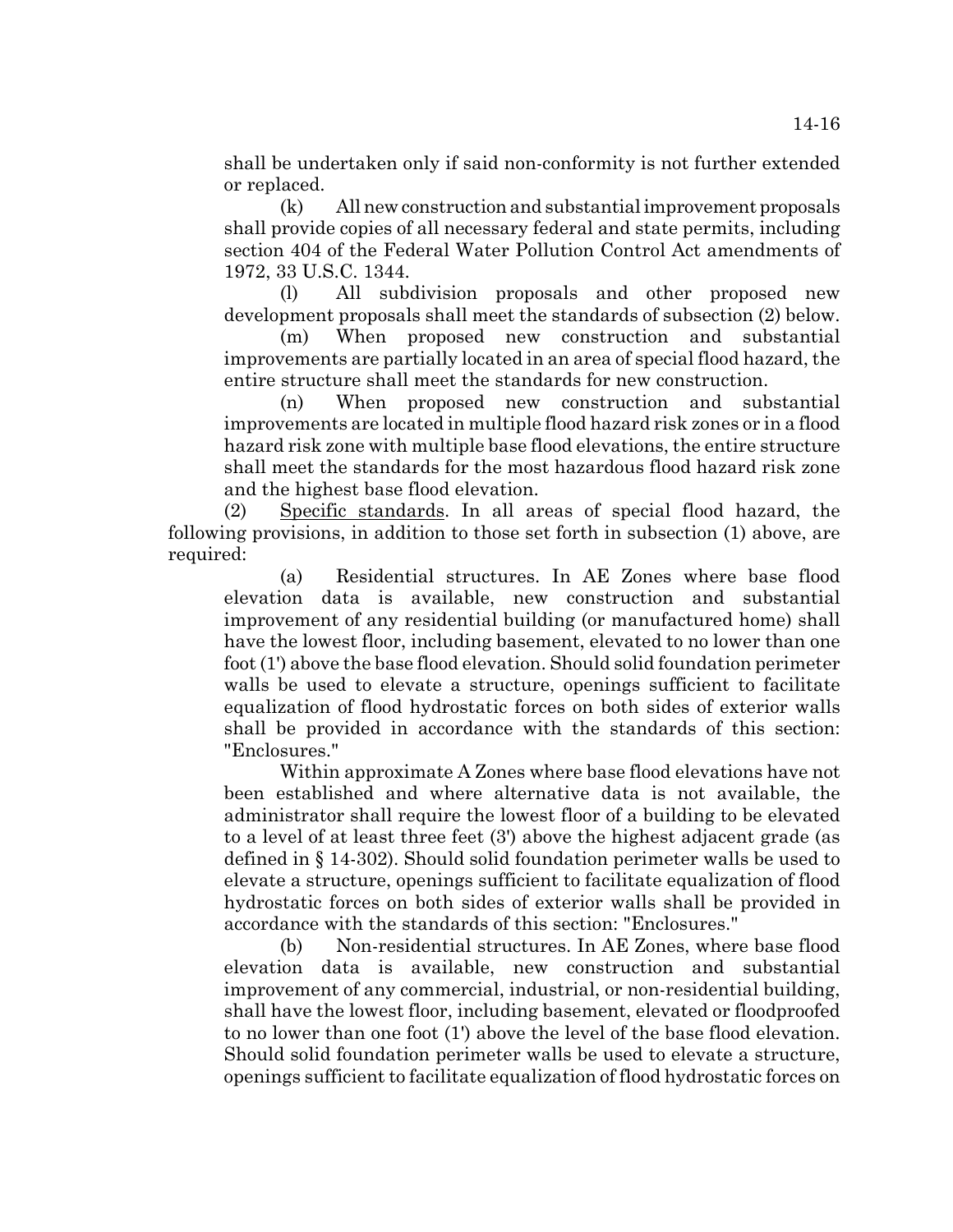both sides of exterior walls shall be provided in accordance with the standards of this section: "Enclosures."

In approximate A Zones, where base flood elevations have not been established and where alternative data is not available, new construction and substantial improvement of any commercial, industrial, or non-residential building, shall have the lowest floor, including basement, elevated or floodproofed to no lower than three feet (3') above the highest adjacent grade (as defined in § 14-302). Should solid foundation perimeter walls be used to elevate a structure, openings sufficient to facilitate equalization of flood hydrostatic forces on both sides of exterior walls shall be provided in accordance with the standards of this section: "Enclosures."

Non-residential buildings located in all A Zones may be floodproofed, in lieu of being elevated, provided that all areas of the building below the required elevation are watertight, with walls substantially impermeable to the passage of water, and are built with structural components having the capability of resisting hydrostatic and hydrodynamic loads and the effects of buoyancy. A Tennessee registered professional engineer or architect shall certify that the design and methods of construction are in accordance with accepted standards of practice for meeting the provisions above, and shall provide such certification to the administrator as set forth in § 14-305.

(c) Enclosures. All new construction and substantial improvements that include fully enclosed areas formed by foundation and other exterior walls below the lowest floor that are subject to flooding, shall be designed to preclude finished living space and designed to allow for the entry and exit of flood waters to automatically equalize hydrostatic flood forces on exterior walls.

(i) Designs for complying with this requirement must either be certified by a Tennessee professional engineer or architect or meet or exceed the following minimum criteria.

(A) Provide a minimum of two (2) openings having a total net area of not less than one (1) square inch for every square foot of enclosed area subject to flooding;

(B) The bottom of all openings shall be no higher than one foot (1') above the finished grade;

(C) Openings may be equipped with screens, louvers, valves, or other coverings or devices provided they permit the automatic flow of floodwaters in both directions.

(ii) The enclosed area shall be the minimum necessary to allow for parking of vehicles, storage or building access.

(iii) The interior portion of such enclosed area shall not be finished or partitioned into separate rooms in such a way as to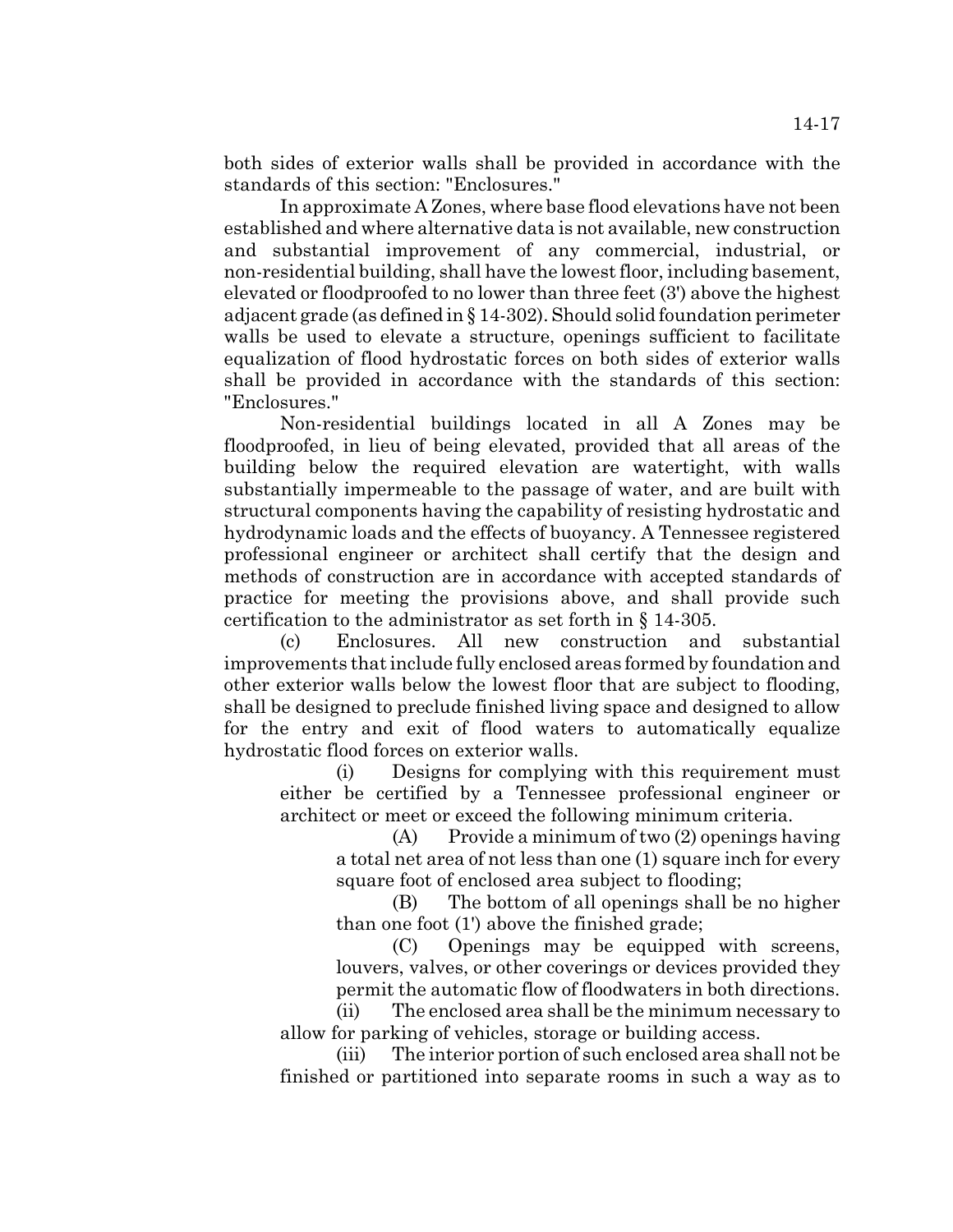impede the movement of floodwaters and all such partitions shall comply with the provisions of this subsection (2).

(d) Standards for manufactured homes and recreational vehicles.

(i) All manufactured homes placed, or substantially improved, on individual lots or parcels; in expansions to existing manufactured home parks or subdivisions; or in new or substantially improved manufactured home parks or subdivisions, must meet all the requirements of new construction.

(ii) All manufactured homes placed or substantially improved in an existing manufactured home park or subdivision must be elevated so that either:

(A) In AE Zones, with base flood elevations, the lowest floor of the manufactured home is elevated on a permanent foundation to no lower than one foot (1') above the level of the base flood elevation; or

(B) In approximate A Zones, without base flood elevations, the manufactured home chassis is elevated and supported by reinforced piers (or other foundation elements of at least equivalent strength) that are at least three feet (3') in height above the highest adjacent grade (as defined in § 14-302).

(iii) Any manufactured home, which has incurred "substantial damage" as the result of a flood, must meet the standards of subsections (1) and (2) above/herein.

(iv) All manufactured homes must be securely anchored to an adequately anchored foundation system to resist flotation, collapse and lateral movement.

(v) All recreational vehicles placed in an identified special flood hazard area must either:

(A) Be on the site for fewer than one hundred eighty (180) consecutive days;

(B) Be fully licensed and ready for highway use (a recreational vehicle is ready for highway use if it is licensed, on its wheels or jacking system, attached to the site only by quick disconnect type utilities and security devices, and has no permanently attached structures or additions); or

(C) The recreational vehicle must meet all the requirements for new construction.

(e) Standards for subdivisions and other proposed new development proposals. Subdivisions and other proposed new developments, including manufactured home parks, shall be reviewed to determine whether such proposals will be reasonably safe from flooding.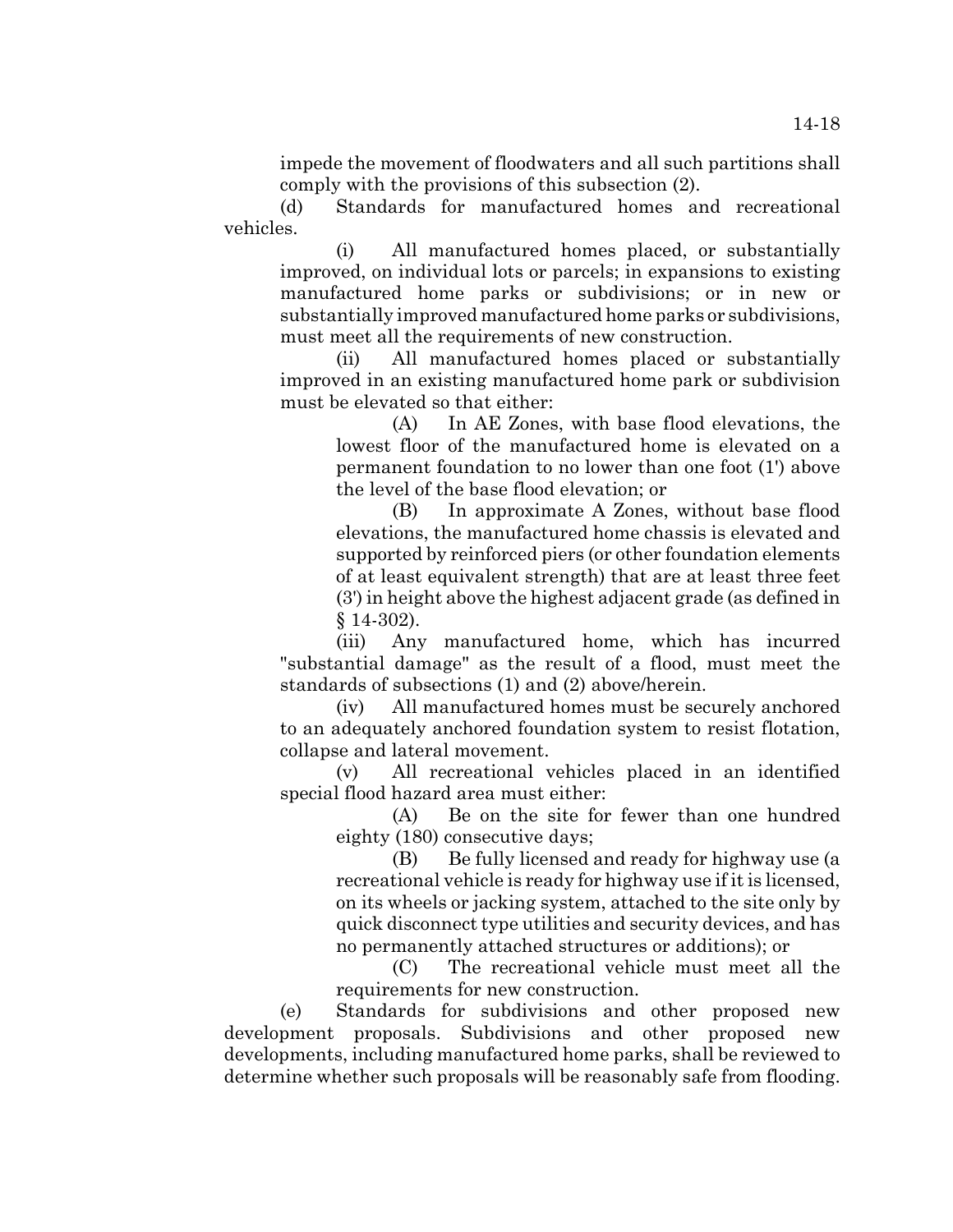(i) All subdivision and other proposed new development proposals shall be consistent with the need to minimize flood damage.

(ii) All subdivision and other proposed new development proposals shall have public utilities and facilities such as sewer, gas, electrical, and water systems located and constructed to minimize or eliminate flood damage.

(iii) All subdivision and other proposed new development proposals shall have adequate drainage provided to reduce exposure to flood hazards.

(iv) In all approximate A Zones require that all new subdivision proposals and other proposed developments (including proposals for manufactured home parks and subdivisions) greater than fifty (50) lots or five (5) acres, whichever is the lesser, include within such proposals base flood elevation data. (See subsection  $(5)$ ) below.)

(3) Standards for special flood hazard areas with established base flood elevations and with floodways designated. Located within the special flood hazard areas established in § 14-303(2), are areas designated as floodways. A floodway may be an extremely hazardous area due to the velocity of floodwaters, debris or erosion potential. In addition, the area must remain free of encroachment in order to allow for the discharge of the base flood without increased flood heights and velocities. Therefore, the following provisions shall apply:

(a) Encroachments are prohibited, including earthen fill material, new construction, substantial improvements, or other development within the regulatory floodway. Development may be permitted however, provided it is demonstrated through hydrologic and hydraulic analyses performed in accordance with standard engineering practices that the cumulative effect of the proposed encroachments or new development shall not result in any increase in the water surface elevation of the base flood elevation, velocities, or floodway widths during the occurrence of a base flood discharge at any point within the community. A Tennessee registered professional engineer must provide supporting technical data, using the same methodologies as in the effective flood insurance study for the City of Bradford, Tennessee and certification, thereof.

(b) New construction and substantial improvements of buildings, where permitted, shall comply with all applicable flood hazard reduction provisions of subsections (1) and (2) above.

(4) Standards for areas of special flood hazard Zones AE with established base flood elevations but without floodways designated. Located within the special flood hazard areas established in  $\S 14-303(2)$ , where streams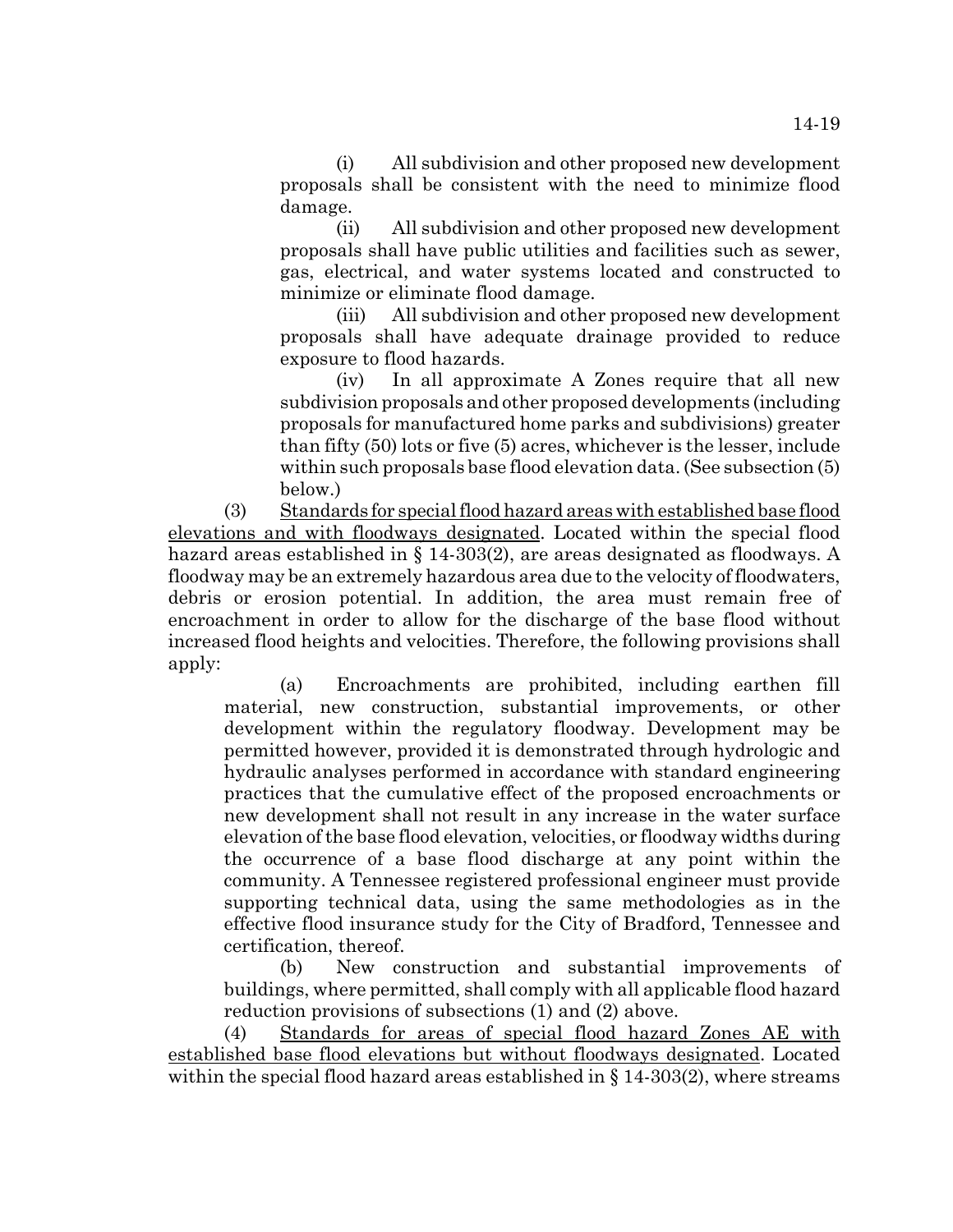exist with base flood data provided but where no floodways have been designated (Zones AE), the following provisions apply:

(a) No encroachments, including fill material, new construction and substantial improvements shall be located within areas of special flood hazard, unless certification by a Tennessee registered professional engineer is provided demonstrating that the cumulative effect of the proposed development, when combined with all other existing and anticipated development, will not increase the water surface elevation of the base flood more than one foot (1') at any point within the community. The engineering certification should be supported by technical data that conforms to standard hydraulic engineering principles.

(b) New construction and substantial improvements of buildings, where permitted, shall comply with all applicable flood hazard reduction provisions of subsections (1) and (2) above.

(5) Standards for streams without established base flood elevations and floodways (A Zones). Located within the special flood hazard areas established in § 14-303(2), where streams exist, but no base flood data has been provided and where a floodway has not been delineated, the following provisions shall apply:

(a) The administrator shall obtain, review, and reasonably utilize any base flood elevation and floodway data available from any federal, state, or other sources, including data developed as a result of these regulations (see subsection (5)(b) below), as criteria for requiring that new construction, substantial improvements, or other development in approximate A Zones meet the requirements of subsections (1) and (2) above.

(b) Require that all new subdivision proposals and other proposed developments (including proposals for manufactured home parks and subdivisions) greater than fifty (50) lots or five (5) acres, whichever is the lesser, include within such proposals base flood elevation data.

(c) Within approximate A Zones, where base flood elevations have not been established and where such data is not available from other sources, require the lowest floor of a building to be elevated or floodproofed to a level of at least three feet (3') above the highest adjacent grade (as defined in § 14-302). All applicable data including elevations or floodproofing certifications shall be recorded as set forth in § 14-305. Openings sufficient to facilitate automatic equalization of hydrostatic flood forces on exterior walls shall be provided in accordance with the standards of subsection (2) above.

(d) Within approximate A Zones, where base flood elevations have not been established and where such data is not available from other sources, no encroachments, including structures or fill material, shall be located within an area equal to the width of the stream or twenty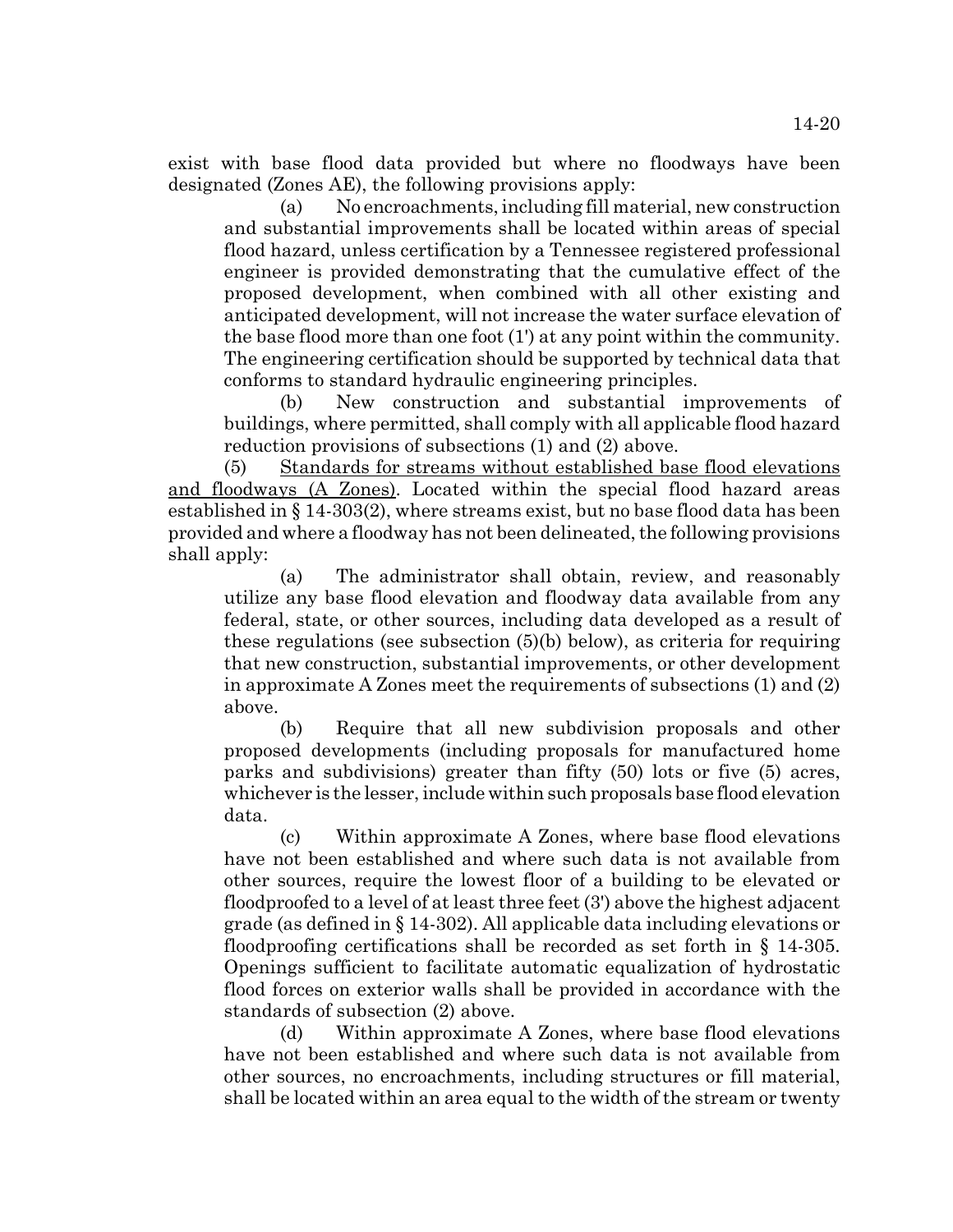feet (20'), whichever is greater, measured from the top of the stream bank, unless certification by a Tennessee registered professional engineer is provided demonstrating that the cumulative effect of the proposed development, when combined with all other existing and anticipated development, will not increase the water surface elevation of the base flood more than one foot (1') at any point within the City of Bradford, Tennessee. The engineering certification should be supported by technical data that conforms to standard hydraulic engineering principles.

(e) New construction and substantial improvements of buildings, where permitted, shall comply with all applicable flood hazard reduction provisions of  $\S 14{\text -}307(1)$  and (2). Within approximate A Zones, require that those subsections of  $\S 14-307(2)$  dealing with the alteration or relocation of a watercourse, assuring watercourse carrying capacities are maintained and manufactured homes provisions are complied with as required.

(6) Standards for areas of shallow flooding (AO and AH Zones). Located within the special flood hazard areas established in § 14-303(2), are areas designated as shallow flooding areas. These areas have special flood hazards associated with base flood depths of one to three feet (1-3') where a clearly defined channel does not exist and where the path of flooding is unpredictable and indeterminate; therefore, the following provisions, in addition to those set forth in subsections (1) and (2) above, apply:

(a) All new construction and substantial improvements of residential and nonresidential buildings shall have the lowest floor, including basement, elevated to at least one foot (1') above as many feet as the depth number specified on the FIRMs, in feet, above the highest adjacent grade. If no flood depth number is specified on the FIRM, the lowest floor, including basement, shall be elevated to at least three feet (3') above the highest adjacent grade. Openings sufficient to facilitate automatic equalization of hydrostatic flood forces on exterior walls shall be provided in accordance with standards of § 14-307(B).

(b) All new construction and substantial improvements of non-residential buildings may be floodproofed in lieu of elevation. The structure together with attendant utility and sanitary facilities must be floodproofed and designed watertight to be completely floodproofed to at least one foot (1') above the flood depth number specified on the FIRM, with walls substantially impermeable to the passage of water and with structural components having the capability of resisting hydrostatic and hydrodynamic loads and the effects of buoyancy. If no depth number is specified on the FIRM, the structure shall be floodproofed to at least three feet (3') above the highest adjacent grade. A Tennessee registered professional engineer or architect shall certify that the design and methods of construction are in accordance with accepted standards of practice for meeting the provisions of this chapter and shall provide such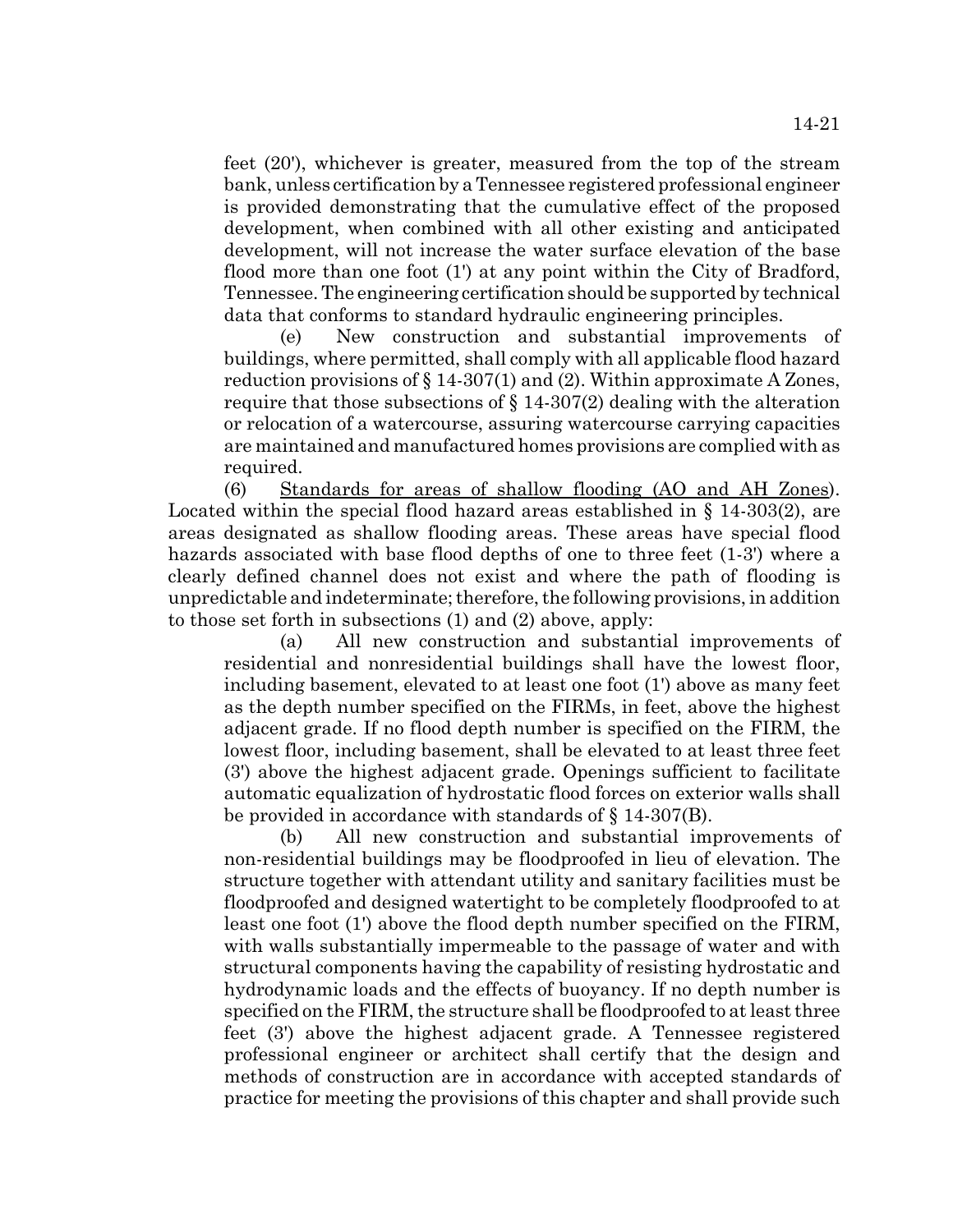certification to the administrator as set forth above and as required in accordance with § 14.305.

(c) Adequate drainage paths shall be provided around slopes to guide floodwaters around and away from proposed structures.

(7) Standards for areas protected by flood protection system (A-99 Zone). Located within the areas of special flood hazard established in § 14-303(2), are areas of the 100-year floodplain protected by a flood protection system but where base flood elevations have not been determined. Within these areas (A-99 Zones) all provisions of §§ 14-304 to 14-307 shall apply.

(8) Standards for unmapped streams. Located within the City of Bradford, Tennessee, are unmapped streams where areas of special flood hazard are neither indicated nor identified. Adjacent to such streams, the following provisions shall apply:

(a) No encroachments including fill material or other development including structures shall be located within an area of at least equal to twice the width of the stream, measured from the top of each stream bank, unless certification by a Tennessee registered professional engineer is provided demonstrating that the cumulative effect of the proposed development, when combined with all other existing and anticipated development, will not increase the water surface elevation of the base flood more than one foot (1') at any point within the locality.

(b) When a new flood hazard risk zone, and base flood elevation and floodway data is available, new construction and substantial improvements shall meet the standards established in accordance with §§ 14-304 to 14-307. (Ord. #542015, Nov. 2015, modified)

**14-308. Board of floodplain review**. (1) Creation and appointment. A board of floodplain review is hereby established which shall consist of three (3) members appointed by the chief executive officer. The term of membership shall be four (4) years, except that the initial individual appointments to the board of floodplain review shall be terms of one, two, and three years, respectively. Vacancies shall be filled for any unexpired term by the chief executive officer.

(2) Procedure. Meetings of the board of floodplain review shall be held at such times, as the board shall determine. All meetings of the board of floodplain review shall be open to the public. The board of floodplain review shall adopt rules of procedure and shall keep records of applications and actions thereof, which shall be a public record. Compensation of the members of the board of floodplain review shall be set by the legislative body.

 $(3)$  Appeals; how taken. An appeal to the board of floodplain review may be taken by any person, firm, or corporation aggrieved or by any governmental officer, department, or bureau affected by any decision of the administrator based in whole or in part upon the provisions of this chapter.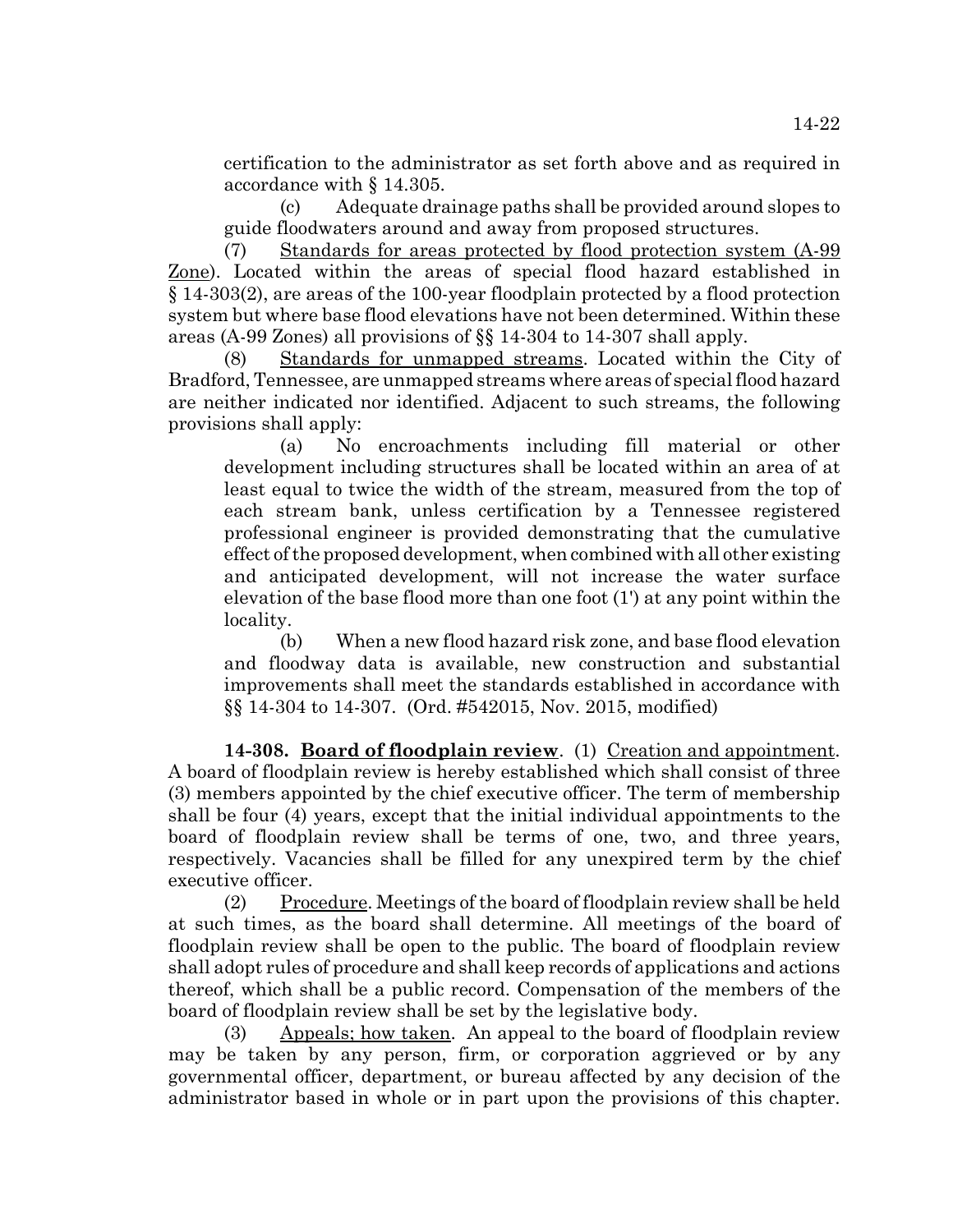Such appeal shall be taken by filing with the board of floodplain review a notice of appeal, specifying the grounds thereof, in all cases where an appeal is made by a property owner or other interested party, a fee of fifty dollars (\$50.00) for the cost of publishing a notice of such hearings shall be paid by the appellant. The administrator shall transmit to the board of floodplain review all papers constituting the record upon which the appeal action was taken. The board of floodplain review shall fix a reasonable time for the hearing of the appeal, give public notice thereof, as well as due notice to parties in interest and decide the same within a reasonable time which shall not be more than thirty (30) days from the date of the hearing. At the hearing, any person or party may appear and be heard in person or by agent or by attorney.

(4) Powers. The board of floodplain review shall have the following powers:

(a) Administrative review. To hear and decide appeals where it is alleged by the applicant that there is error in any order, requirement, permit, decision, determination, or refusal made by the administrator or other administrative official in carrying out or enforcement of any provisions of this chapter.

(b) Variance procedures. In the case of a request for a variance the following shall apply:

(i) The City of Bradford, Tennessee Board of Floodplain Review shall hear and decide appeals and requests for variances from the requirements of this chapter.

(ii) Variances may be issued for the repair or rehabilitation of historic structures as defined, herein, upon a determination that the proposed repair or rehabilitation will not preclude the structure's continued designation as a historic structure and the variance is the minimum necessary deviation from the requirements of this chapter to preserve the historic character and design of the structure.

(iii) In passing upon such applications, the board of floodplain review shall consider all technical evaluations, all relevant factors, all standards specified in other sections of this chapter, and:

(A) The danger that materials may be swept onto other property to the injury of others;

(B) The danger to life and property due to flooding or erosion;

(C) The susceptibility of the proposed facility and its contents to flood damage;

(D) The importance of the services provided by the proposed facility to the community;

(E) The necessity of the facility to a waterfront location, in the case of a functionally dependent use;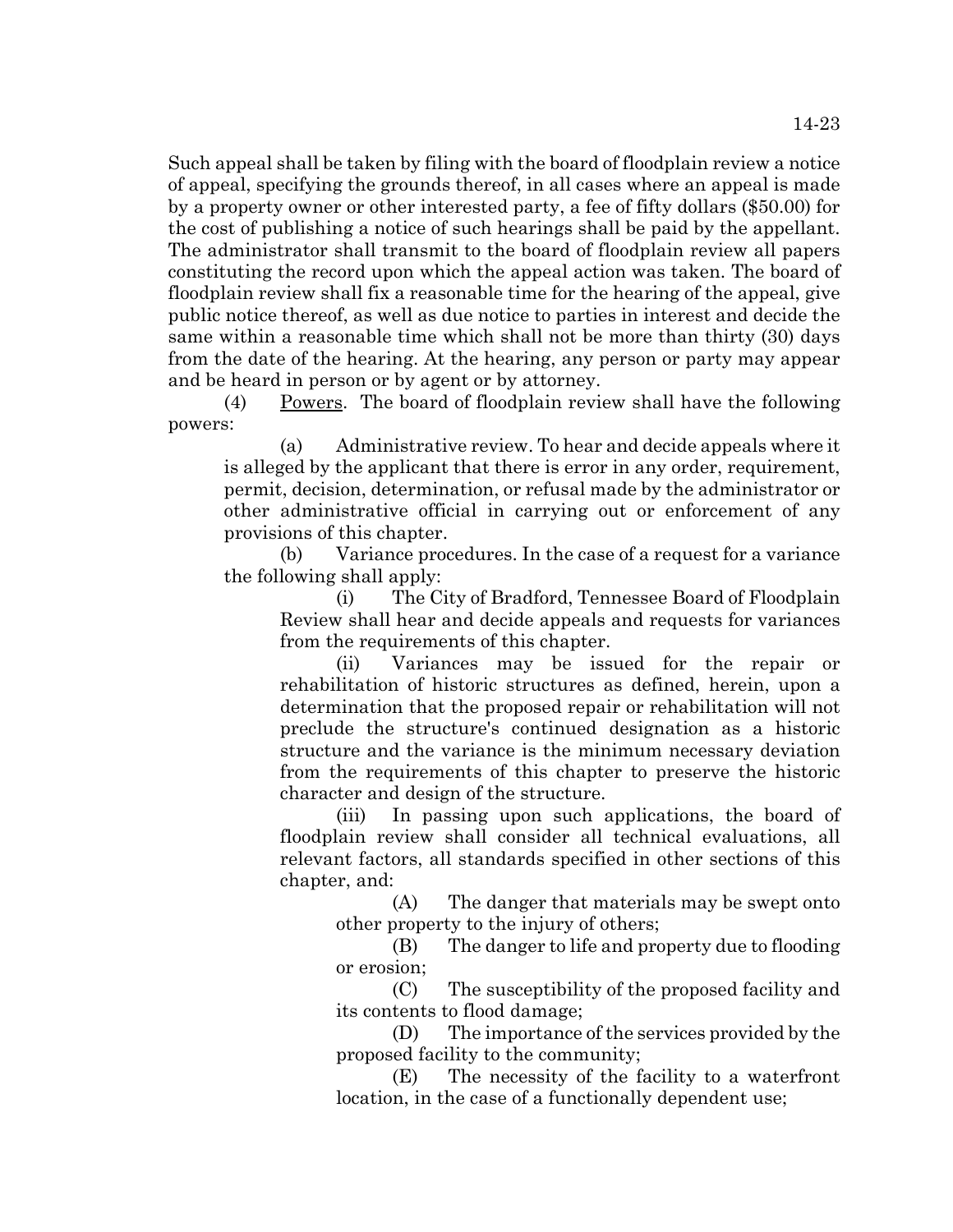(F) The availability of alternative locations, not subject to flooding or erosion damage, for the proposed use;

(G) The relationship of the proposed use to the comprehensive plan and floodplain management program for that area;

(H) The safety of access to the property in times of flood for ordinary and emergency vehicles;

(I) The expected heights, velocity, duration, rate of rise and sediment transport of the flood waters and the effects of wave action, if applicable, expected at the site; and

(J) The costs of providing governmental services during and after flood conditions including maintenance and repair of public utilities and facilities such as sewer, gas, electrical, water systems, and streets and bridges.

(iv) Upon consideration of the factors listed above, and the purposes of this chapter, the board of floodplain review may attach such conditions to the granting of variances, as it deems necessary to effectuate the purposes of this chapter.

(v) Variances shall not be issued within any designated floodway if any increase in flood levels during the base flood discharge would result. (Ord. #542015, Nov. 2015)

**14-309. Conditions for variances**. (1) Variances shall be issued upon a determination that the variance is the minimum relief necessary, considering the flood hazard and the factors listed in § 14-308.

(2) Variances shall only be issued upon: a showing of good and sufficient cause, a determination that failure to grant the variance would result in exceptional hardship; or a determination that the granting of a variance will not result in increased flood heights, additional threats to public safety, extraordinary public expense, create nuisance, cause fraud on or victimization of the public, or conflict with existing local laws or ordinances.

(3) Any applicant to whom a variance is granted shall be given written notice that the issuance of a variance to construct a structure below the base flood elevation will result in increased premium rates for flood insurance (as high as twenty-five dollars (\$25.00) for one hundred dollars (\$100.00)) coverage, and that such construction below the base flood elevation increases risks to life and property.

(4) The administrator shall maintain the records of all appeal actions and report any variances to FEMA upon request. (Ord. #542015, Nov. 2015)

**14-310. Violations and penalty**. Violation of the provisions of this chapter or failure to comply with any of its requirements, including violation of conditions and safeguards established in connection with grants of variance shall constitute a misdemeanor punishable as other misdemeanors as provided